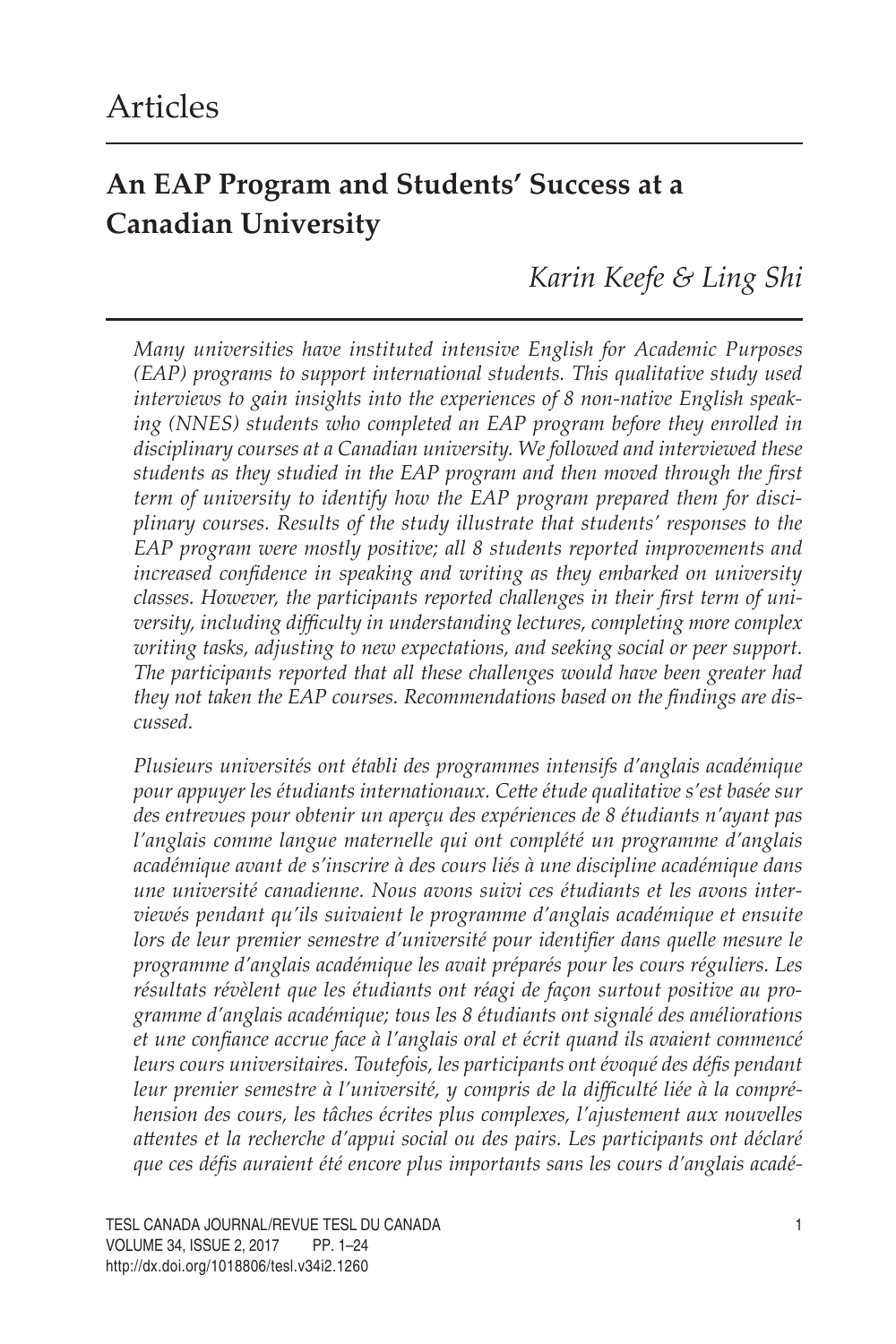*mique qu'ils avaient suivis. Nous discutons de recommandations découlant des résultats.* 

**keywords:** EAP, international students, English language proficiency, undergraduate study, academic acculturation

In an ever-growing global economy, more and more students are crossing borders to study at English-medium universities in Canada and other western countries. In response to the large numbers of applicants who have the academic prerequisites but lack the English language proficiency requirements, many universities have instituted intensive English for Academic Purposes (EAP) programs. These programs may be pre-entrance pathway programs that serve as proof of language proficiency. One such example is the EAP program offered at the English Language Centre at the Canadian university that is the focus of this study. This EAP program offers intensive language programs of varying lengths throughout the year for both graduates and undergraduates with conditional admission to the university—those who have academic qualifications but have not met the admission requirements for language proficiency. Students need to pass the EAP program to transition to their disciplinary studies.

EAP, as "focused instruction informed by an understanding of texts and constraints of academic contexts," has been conceptualized and developed as a field since it emerged from English for Specific Purpose (ESP), a goaldirected program based on needs analyses of the learners (Hyland, 2006, p. 2). Because academic contexts are commonly associated with higher education, EAP students are often either studying or wishing to study in higher education where English is the medium of education. EAP programs thus differ from English as a Second Language (ESL) programs, which might be general language programs not associated with higher education. Although EAP programs vary in their pedagogical intentions because of participants' different levels of English proficiency and education, different disciplines, and different countries of origin or first languages, we believe that a review of the relevant research would highlight the importance of the present study by focusing on (a) the needs of students, (b) the efficacy of content-based instruction, and (c) the potential of learning transfer from EAP to disciplinary courses.

### **Meeting Students' Needs**

Research has examined whether EAP programs fulfill students' needs in preparing them to meet the challenges of mainstream university for graduate studies (Terraschke & Wahid, 2011), undergraduate studies (Cheng & Fox, 2008; Evans & Green, 2007; Tweedie & Kim, 2015), or both gradu-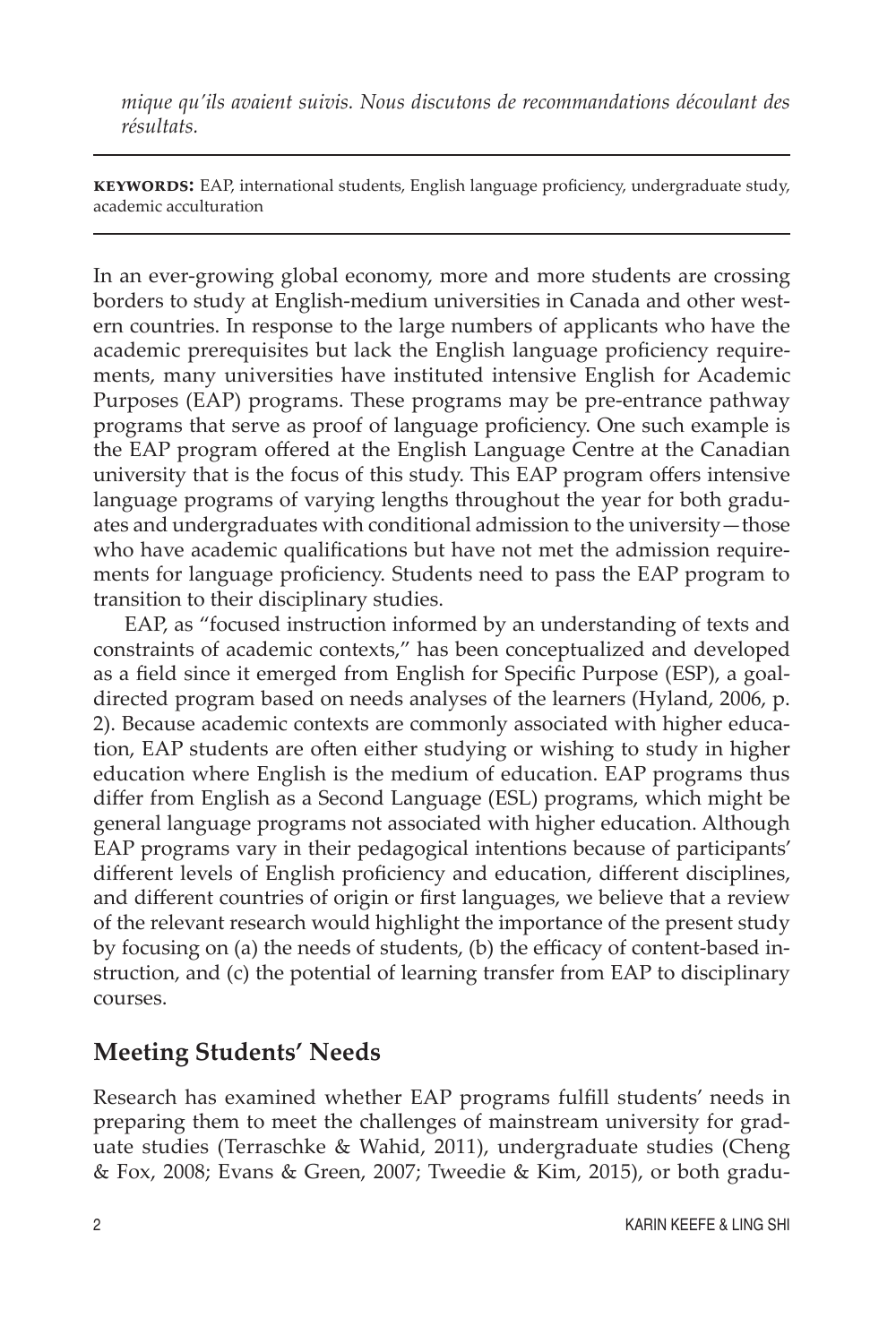ate and undergraduate studies (Dooey, 2010; Floyd, 2015; Fox, Cheng, & Zumbo, 2014). For example, two studies explored post-EAP students' perceptions by interviewing them in their first university term in Australia (Dooey, 2010) and Canada (Tweedie & Kim, 2015). The participants reported that although the EAP pathway program helped them develop academic skills such as writing, group work, and note taking, it did not help meet their needs in vocabulary and reading (Tweedie & Kim, 2015) or the oral and listening proficiencies that they needed to integrate with local students and participate in class discussions (Dooey, 2010). Participants' desire for opportunities to interact with and learn from locals or previous EAP students, as Tweedie and Kim (2015) point out, highlights the importance of social acculturation. In contrast to the above complaints about the misalignment of EAP instruction with students' needs, positive comments from EAP students were reported by Fox et al. (2014). In their survey of 641 non-native English speaking (NNES) students in 36 language support programs (EAP or ESL) at 26 Canadian universities, Fox et al. found that English language programs supported the development of skills and strategies, which positively impacted the academic and social engagement of NNES students. However, the positive impact of the programs was moderated by levels of student anxiety, stress, and motivation. The study thus indicates that the programs should address these affective factors to increase the potential impact of language support.

To identify students' needs for an EAP program, Evans and Green (2007) conducted a survey among 5,000 undergraduates in a large Hong Kong English-medium university. Findings suggested that an EAP program was needed to help students develop subject-specialist vocabulary, express ideas in complex grammar, and make oral presentations in the content courses. Learning these academic skills, as Floyd (2015) notes based on an online questionnaire survey of both testing and EAP pathway students, is helpful to all international graduates and undergraduates, regardless of their level of language proficiency. Compared with their peers who entered the university directly by passing an English proficiency test, the EAP students in some Australian universities were found to express more confidence in their academic skills (Dyson, 2014; Floyd, 2015; Terraschke & Wahid, 2011). For example, the EAP students in Terraschke and Wahid's (2011) interview study reported that they used more reading strategies, had a better idea of what was required of them in their courses, and were more satisfied with their progress in writing and content with their university experience as they transitioned to a graduate accounting program.

Different from the above studies that compared the experiences of EAP students with their non-EAP peers, Cheng and Fox (2008) interviewed three groups of EAP students to compare their perceptions of the role of EAP instruction at different stages of their study in three Canadian universities: 11 students who had already completed EAP courses and had moved on to their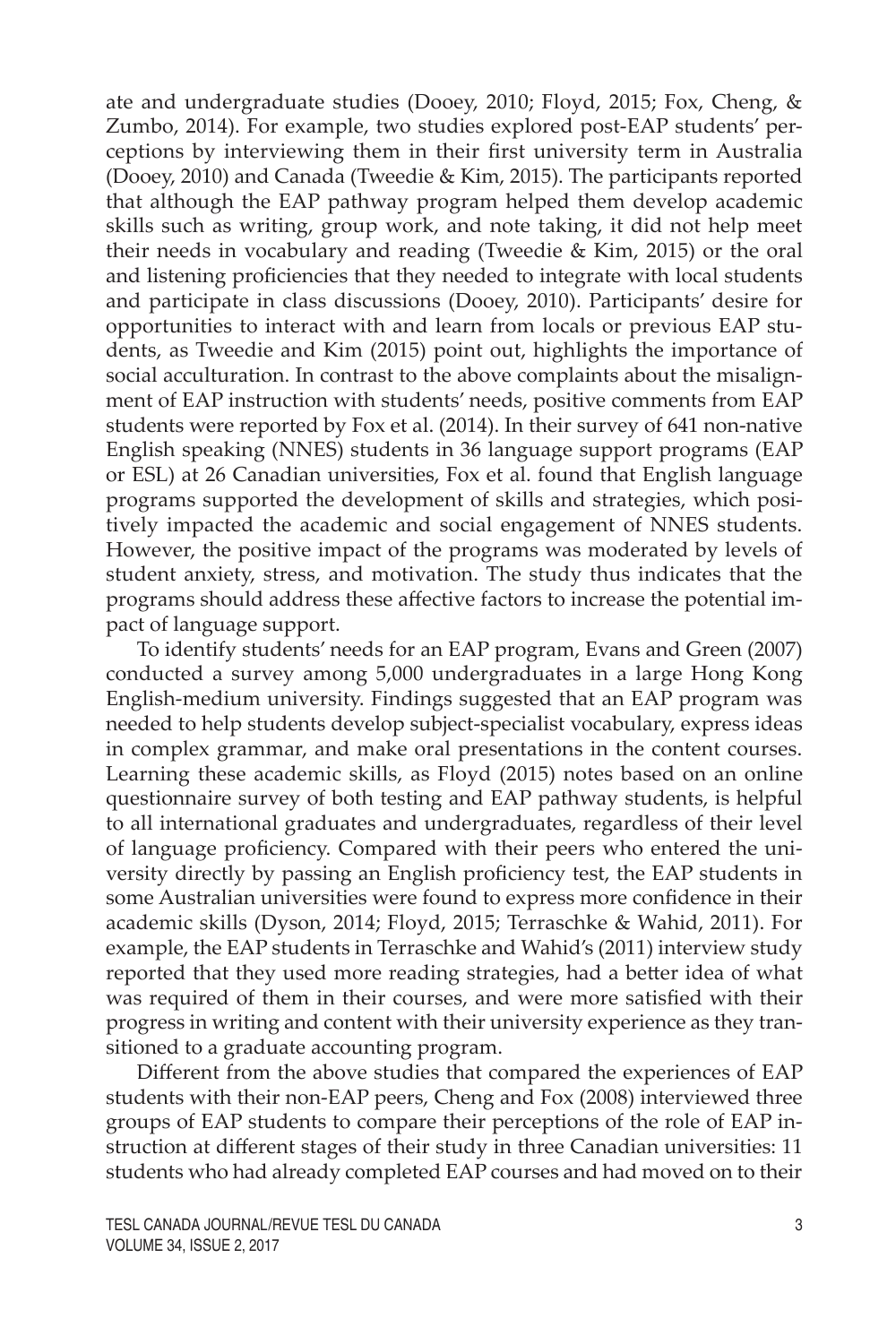undergraduate courses, 37 students taking disciplinary courses concurrently with an EAP course, and 8 pre-university students currently taking only EAP courses. Compared to those in the disciplinary programs who appreciated in hindsight the skills that they had learned in the EAP courses, students who were taking the EAP program concurrently saw the courses as a "safe haven" providing social support (p. 326). In contrast, the majority of students enrolled in pre-university programs were impatient to move into disciplinary classes and therefore saw the EAP classes as a "barrier" (p. 325). The study suggests that students get a better sense of what they need while doing their disciplinary studies.

#### **Efficacy of Content-Based Instruction**

To better understand the needs of students and thus increase the relevance of the language instruction, some EAP programs have placed a greater focus on disciplinary content or implemented content-based instruction (CBI). Analyzing students' evaluations of the program, follow-up interviews with selected students, and a simulated final exam, Snow and Brinton (1988) found that students who had taken an intensive English presessional program linked to a content course at a U.S. university felt they were better readers and writers. With improved confidence, these students also performed in their disciplinary courses at the same level as their NNES peers who had not taken the EAP course because of their higher English proficiency scores. The positive and long-term effect of content-based language support has also been reported by Song (2006), involving first-semester students in an American college who were enrolled in either content-linked  $(n = 385)$  or non-content-linked  $(n = 385)$  ESL classes. In the content-linked program, the classroom activities and assignments were linked to the psychology courses that students were taking. Comparing students' academic records, Song found high achievement in many areas demonstrated by students enrolled in the content-linked ESL program, including better grades and greater likelihood of graduating, compared with those who received non-content-linked ESL instruction.

Positive effects have also been reported in a content-linked tutorial program for a first-year architecture course at the University of Melbourne (Baik & Greig, 2009) and an EAP course for first-year engineering students at a Canadian university (James, 2006). The mixed-method study conducted by Baik and Greig (2009) included questionnaires completed by 37 students along with analysis of their academic performance after the program. The authors found that the attendance in this tutorial increased throughout the term, as students found it "relevant and useful" (p. 409). Similarly, James (2006) found that all five participants in his study in Canada were able to transfer learning from the CBI course to some or all of their disciplinary courses. Transfer of reading and writing skills were most commonly re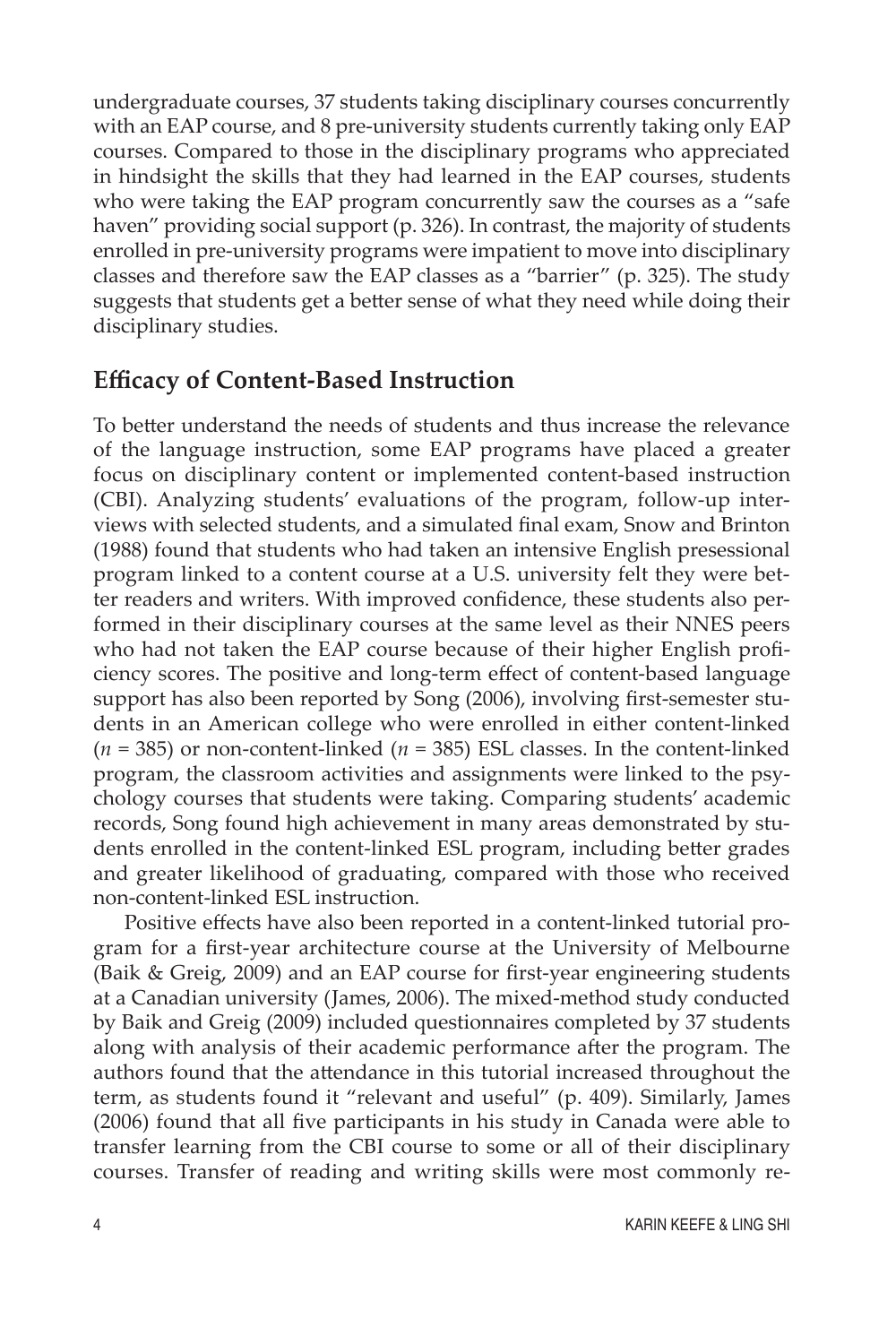ported, including "synthesizing gist & distinguishing units of discourse" and "using appropriate syntactic patterns, devices" (p. 795). Two of the factors that contributed to the success of the EAP program, as noted by James, were the use of similar content and level of challenge compared to the disciplinary courses. Together, these studies suggest that content-based instruction is effective if students in EAP courses are studying the same discipline. Because these students have already been admitted into university courses, the question remains how EAP instruction can help students with conditional admission to develop academic skills to be carried over to their content studies.

### **Transfer of Writing Skills from EAP to Disciplinary Courses**

Research has also suggested that transfer of writing skills can occur if writing tasks for EAP pathway students closely match those in the target situation (Counsell, 2011; Leki & Carson, 1994, 1997; Storch & Tapper, 2009). In their much-referenced survey study, Leki and Carson (1994) reported that ESL or EAP undergraduates who had practiced academic writing skills (e.g., outlining, drafting, revising, and managing sources) were able to use the relevant skills to write their university assignments. However, students reported different writing experiences in the EAP programs where they practiced writing with a focus on personal experiences using source texts only as a springboard, compared with writing for disciplinary courses, where they were required to write from source texts to display knowledge. To further compare how ESL students write under each of these conditions, Leki and Carson (1997) then conducted an interview study involving both undergraduates and graduates. The student informants reported challenges demonstrating knowledge of content in disciplinary writing because they had had no practice with the types of source-based writing that they were expected to do in the content courses. The authors thus sent a strong message that EAP writing classes should help students practice text-responsible writing required in disciplinary classes.

Also focusing on the transfer of writing skills, Storch and Tapper (2009) examined the writing of 69 graduate international students enrolled in an EAP course at the beginning of their degree programs. Students were assigned a writing task that required them to draw on content knowledge by describing "an important issue or concept or process that is relevant to [their] field of study" (p. 210). Students completed the task in the first week and then again in the 10th week of term. The authors found that most students' writing improved linguistically and rhetorically over the semester in the EAP program. In contrast, when EAP graduates did not practice writing with disciplinary content, transfer of writing skills seemed to be limited (Counsell, 2011). Based on her questionnaire survey and a follow-up interview with four graduates in the Faculty of Business at an Australian university, Counsell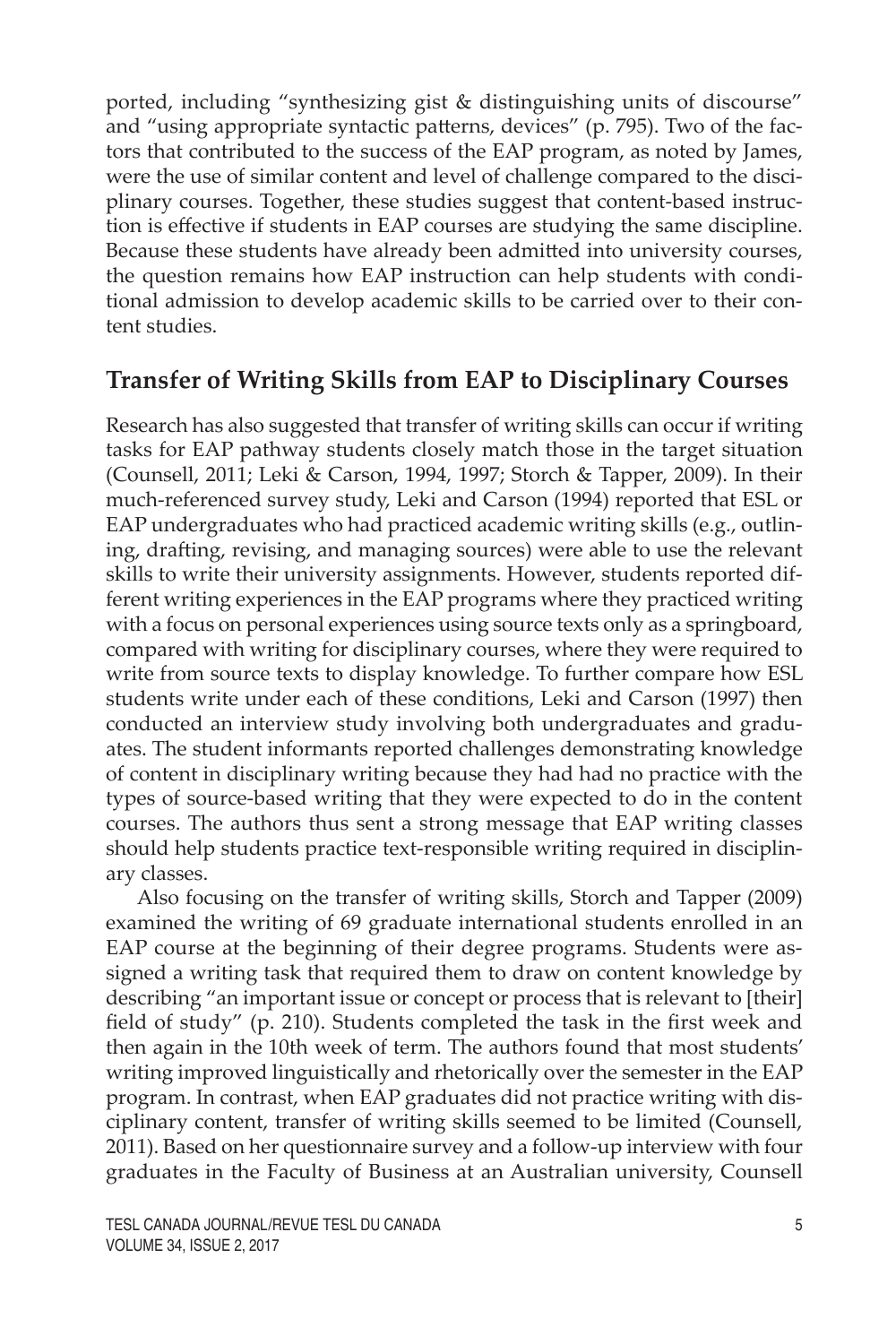noted that students were not able to recognize the generic writing strategies they learned from the EAP program and transfer them effectively and consistently to business-specific writing. The study suggests that EAP programs should offer students access to discipline-specific content to enable them to become familiar with their future disciplinary writing.

### **The Present Study**

The above review of literature suggests that EAP programs do provide benefits for students who lack English language proficiency in the following contexts: when comparing the progress of EAP students with NNES students who did not take the EAP courses (Dyson, 2014; Floyd, 2015; Terraschke & Wahid, 2011); when there is content-based instruction (Baik & Greig, 2009; James, 2006; Snow & Brinton, 1988; Song, 2006); and when writing tasks are connected to disciplinary content or resemble those in the disciplinary studies (Leki & Carson, 1997; Storch & Tapper, 2009). Research findings about EAP programs in other contexts, however, have been inconclusive. The programs can be either useful in helping students develop in certain skills but not others (Dooey, 2010; Tweedie & Kim, 2015), or helpful in some students' eyes but not others (Cheng & Fox, 2008). Previous research also suggests that "EAP program" is used as an umbrella term for different programs—that is, graduate or undergraduate programs, discipline- and faculty-specific programs (e.g., business, engineering), or a specific type of program open to students of different disciplines, educational levels, and language proficiency levels. As these contextual factors have a large impact on what is taught and how specific to student needs the instruction can be, there is a paucity of research to inform specific program areas or contexts. This draws our attention to the Canadian context, which is "underexamined" (Fox et al., 2014, p. 59). Of the four studies in this review that were conducted in Canada (Cheng  $&$ Fox, 2008; Fox et al., 2014; James, 2006; Tweedie & Kim, 2015), only two were conducted in the previous five years, a small number when considering that the number of ESL students entering Canadian universities is increasing at a rapid rate. In addition, none of these studies was designed to follow students from the EAP program to the disciplinary programs. Research is thus needed to identify how students view the impact of an EAP program on their performances in the disciplinary classes by following them from an EAP to the disciplinary programs in the Canadian context. To this end, we interviewed eight students in their eight-week EAP program and then during the first term of their disciplinary studies in a Canadian university to address the following questions:

- 1. How do students perceive their experiences in the EAP program?
- 2. To what extent do students perceive that the intensive EAP has contributed to their academic performance in the disciplinary programs?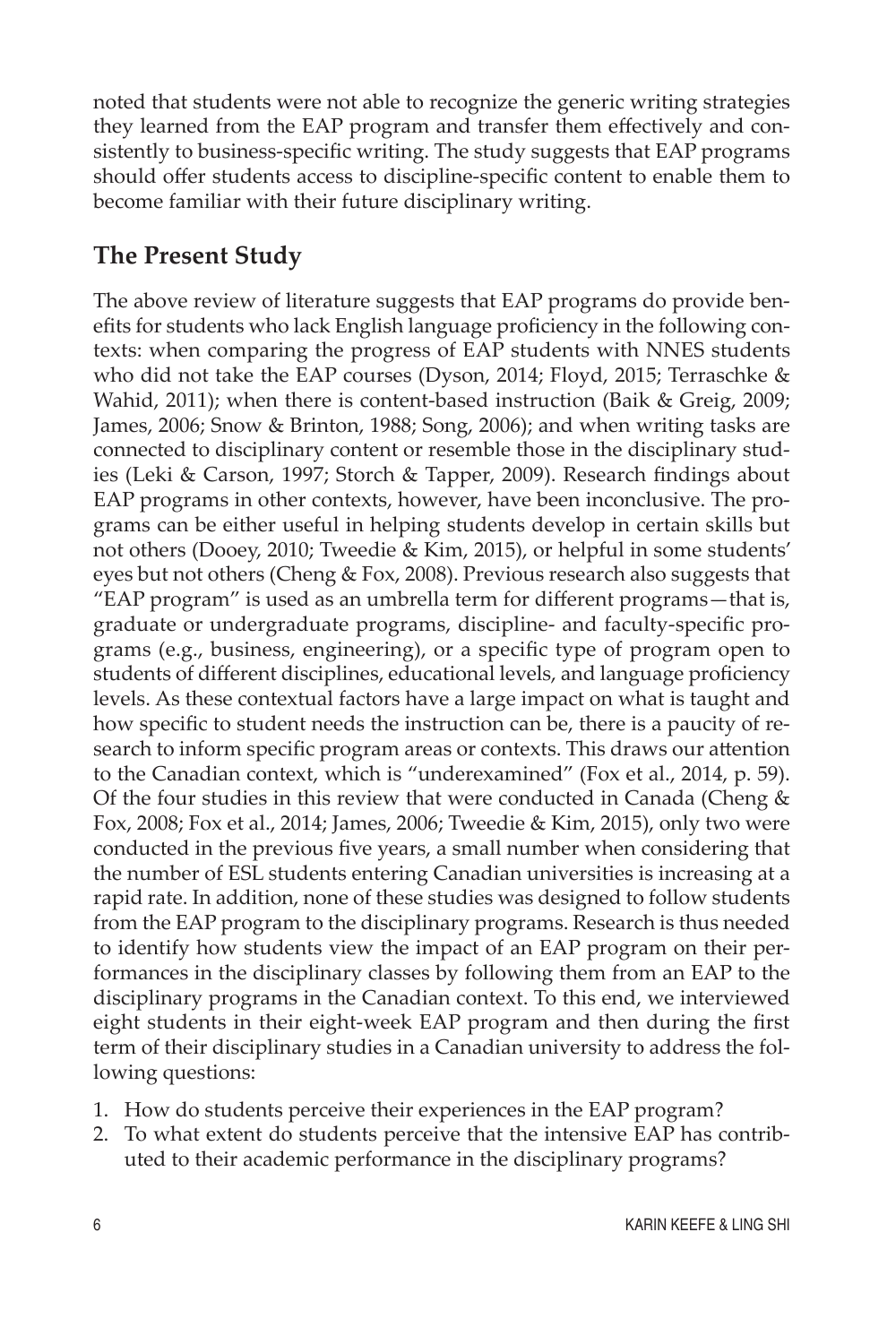### **Method**

#### *The EAP Program*

The English Language Centre (ELC) at the participating university was chosen for this research because the Academic Programmer at the ELC had expressed an interest in having research conducted on their EAP programs for students with conditional admission to the university degree programs. These students had met the university's academic entrance requirements except for English language proficiency. To be granted conditional admission, students must have achieved an average IELTS score of 6 (with no scores less than 5.5) or a minimum TOEFL score of 82. The ELC runs about eight sections of intensive EAP classes during the summer, which contain students of mixed disciplines. In the year in which the present data were collected, 91% of the students (106 out of 116) were from Mainland China, the rest (10; 9%) were from France, Iran, Japan, Korea, Kuwait, and Mexico. The classes are not streamed according to level as there is little variation in the language proficiency level of students entering the program.

Students in the eight-week EAP program take two integrated skills classes over the course of the program, which consists of two blocks of Reading and Writing (for a total of 3 hours and 20 minutes per day) and one block of Speaking and Listening (for 1 hour and 40 minutes per day). To move on to a degree program, students have to achieve 75% in both courses. Classes are held on Monday through Thursday, with optional workshops offered on Friday. Students in the EAP program are mostly undergraduates, with about half entering arts and the other half entering a variety of other disciplines in sciences or applied sciences.

### *Participants*

At the end of the second week of the EAP program, students in two classes (15 in each class) were invited to participate in the study. One class consisted of students who were all from Mainland China, while the other had 4 from other countries (France, Japan, and Korea). Prior to the start of the study, all participants were given written descriptions of the intended research, and their informed consent was obtained in accordance with ethical procedures for research with human participants. Eight students volunteered. Two of them planned to study arts, and the rest would study sciences or applied sciences. The cultural backgrounds of the eight participants were fairly representative of the EAP classes; seven students came from China and one from South Korea (Table 1). Three of the students had studied at universities in China for two years and were transferring into their third year. Pseudonyms chosen by the participants are used in this report.

Jerry, originally from Korea, was the only student in this study who was not from China. However, he did not feel that having a large number of class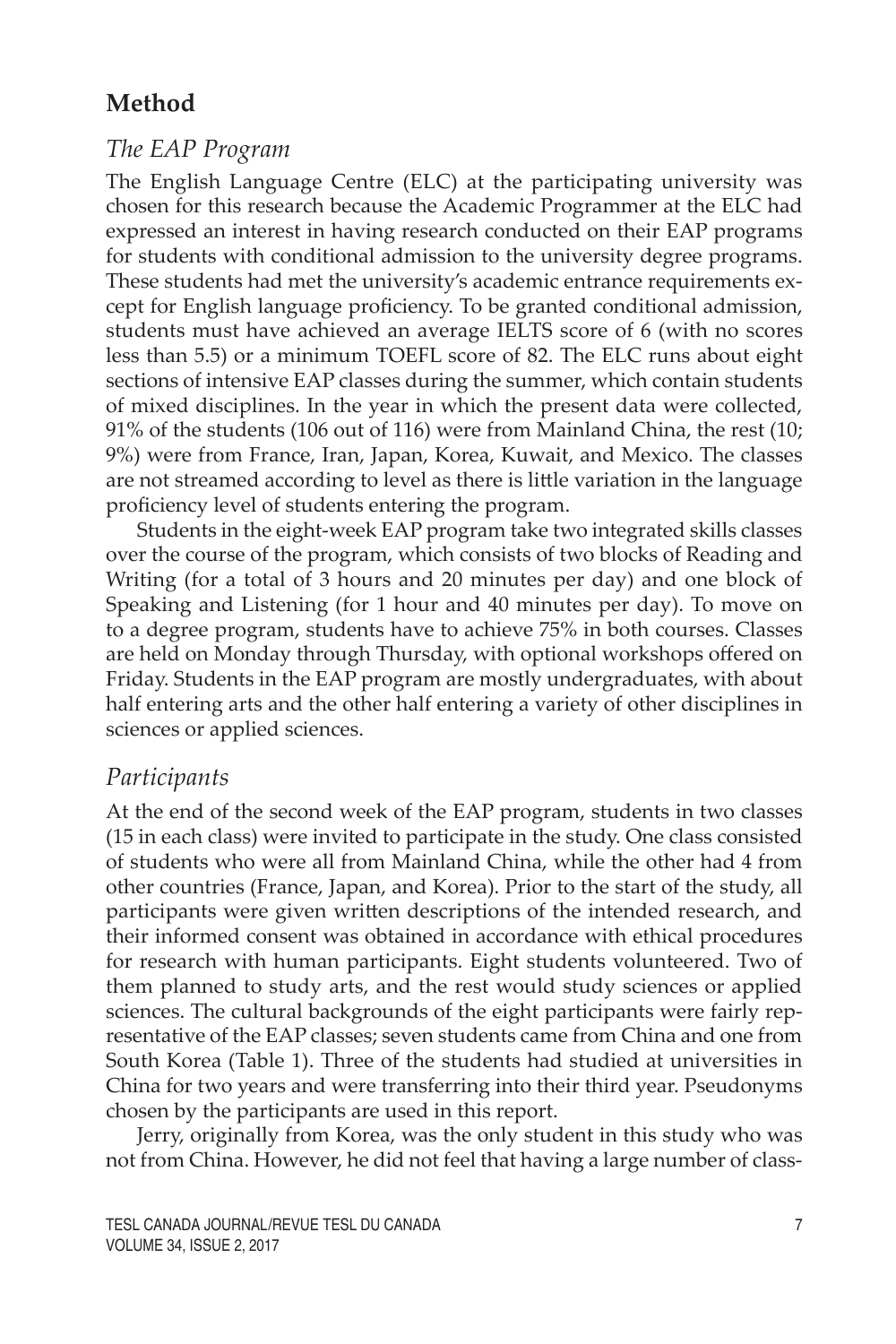mates from one country was an issue. Jerry entered the program with a score of 87 on the TOEFL internet-based test, only slightly under the score for regular admission to the university, which he expressed some bitterness about. Jerry had experience living in a Spanish-speaking country where he attended an American school. He was entering his first year in the Faculty of Science.

| Summary of Participants' Profiles |     |        |         |                        |                           |  |  |
|-----------------------------------|-----|--------|---------|------------------------|---------------------------|--|--|
|                                   | Age | Gender | Country | Field of study         | Class status              |  |  |
| Lulu                              | 20  | F      | China   | <b>Applied Science</b> | 3rd year transfer student |  |  |
| Sara                              | 20  | F      | China   | Science                | 3rd year transfer student |  |  |
| Anna                              | 20  | F      | China   | Arts                   | 3rd year transfer student |  |  |
| Sisi                              | 19  | F      | China   | Science                | 1st year                  |  |  |
| Mason                             | 18  | M      | China   | Arts                   | 1st year                  |  |  |
| Amy                               | 19  | F      | China   | Science                | 1st year                  |  |  |
| <b>Bramwell</b>                   | 18  | M      | China   | Science                | 1st year                  |  |  |
| Jerry                             | 22  | M      | Korea   | Science                | 1st year                  |  |  |
|                                   |     |        |         |                        |                           |  |  |

| Table 1                           |  |
|-----------------------------------|--|
| Summary of Participants' Profiles |  |

Three of the eight students had already completed two years of undergraduate study in China and were transferring into second-year courses in the Canadian university to study computer engineering (Lulu), natural resource conservation (Sara), and computer science (Anna). Both Lulu and Anna chose Canada in particular because of family connections. Lulu, having studied English for 12 years, was an outgoing and confident English speaker who "love[d] speaking with friends." She was keen to meet people from other cultures and regularly watched American movies to practice listening. Sara had studied English for six years and hoped to improve her listening and writing skills in the EAP program. She was a very self-reliant student who depended on her own abilities to solve problems, while keeping a sense of humour and often joking about the challenges she faced. Of the three transfer students, Anna was the least confident about her English ability and was worried about being "the last one in the class." She felt that speaking was her weakest skill, although it was due to her IELTS writing score that she had to attend the EAP program.

Apart from Anna, Mason was the only other participant registered in the Faculty of Arts, studying modern languages (Spanish, German, Russian) and geography. Mason was outgoing and enjoyed speaking with native English speakers and using colloquial language. He had attended a Canadian offshore school in Beijing and was keen to discover more about Canadian culture and meet people from different language backgrounds. Of all the participants, Mason was the most impatient to begin his disciplinary courses.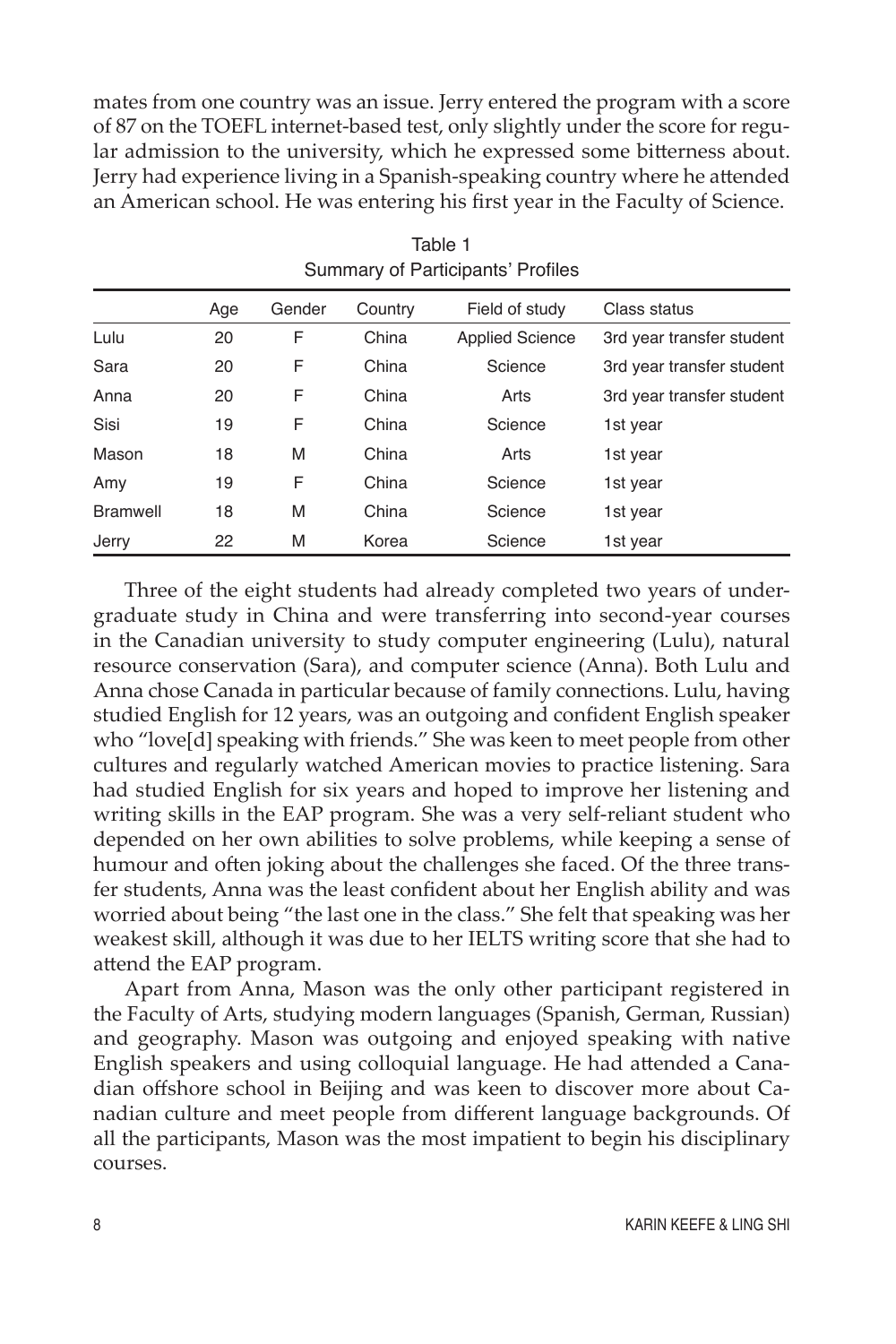The remaining three participants were enrolled in the Faculty of Science, taking courses in environmental science (Sisi), land-food systems and nutrition and health (Amy), and math, economics, and physics (Bramwell). Sisi expected a lot from herself and, like Anna, was quite anxious about her ability to manage disciplinary courses in English. She chose to study in Canada because of its proximity to the United States, where she would like to travel. Unlike Sisi, Amy chose to study in Canada because a member of her family had previously studied here. She saw grammar as her weakest point and was looking forward to practicing her speaking skills. Amy, like Mason, had attended an international school in China. Amy felt that she had worked hard in her final year of high school and wanted to relax and not be too challenged by schoolwork. Differing from Sisi and Amy, Bramwell had a dream to attend this university. He was the only participant who was offered direct admission into another Canadian university, but chose to accept conditional admission to this one. Bramwell considered pronunciation his biggest weakness in English and looked forward to practicing English with EAP students from different countries.

#### *Data Collection and Analysis*

The first author, who is a native-English speaker with EAP teaching experience, conducted four interviews in English with each participant. The interviews were semistructured, and each lasted about 30 minutes to an hour. The interviews were friendly, casual, and with lots of clarifications and follow-up. Although English was not the participants' native language, they were able to express themselves in some depth and asked for questions to be rephrased or vocabulary to be explained when they were unsure about a question. The first two interviews were conducted while students were taking the EAP courses, and students were asked for biographical data and about their expectations/ experiences of the EAP program. The third and fourth interviews were conducted during participants' first university term, and students were asked about how the EAP program had benefitted them, the challenges they faced, and their recommendations to improve the program (see Appendix for interview questions). To thank the students for their participation, the first author offered one-on-one writing tutorials equal to the time spent in interviews. The participants said they appreciated the free tutorials and the opportunity to talk to a native-English speaker. We believed that the participants felt free to share their ideas with the first author because she was not associated with the EAP program or the departments of their disciplinary studies. With permission, the interviews were audio-recorded and later fully transcribed for all participants but one, who asked that notes be taken instead.

Analysis was conducted of each individual case and then across cases to determine if there were shared profiles and common themes (Auerbach & Silverstein, 2003). The process started with the first author coding manually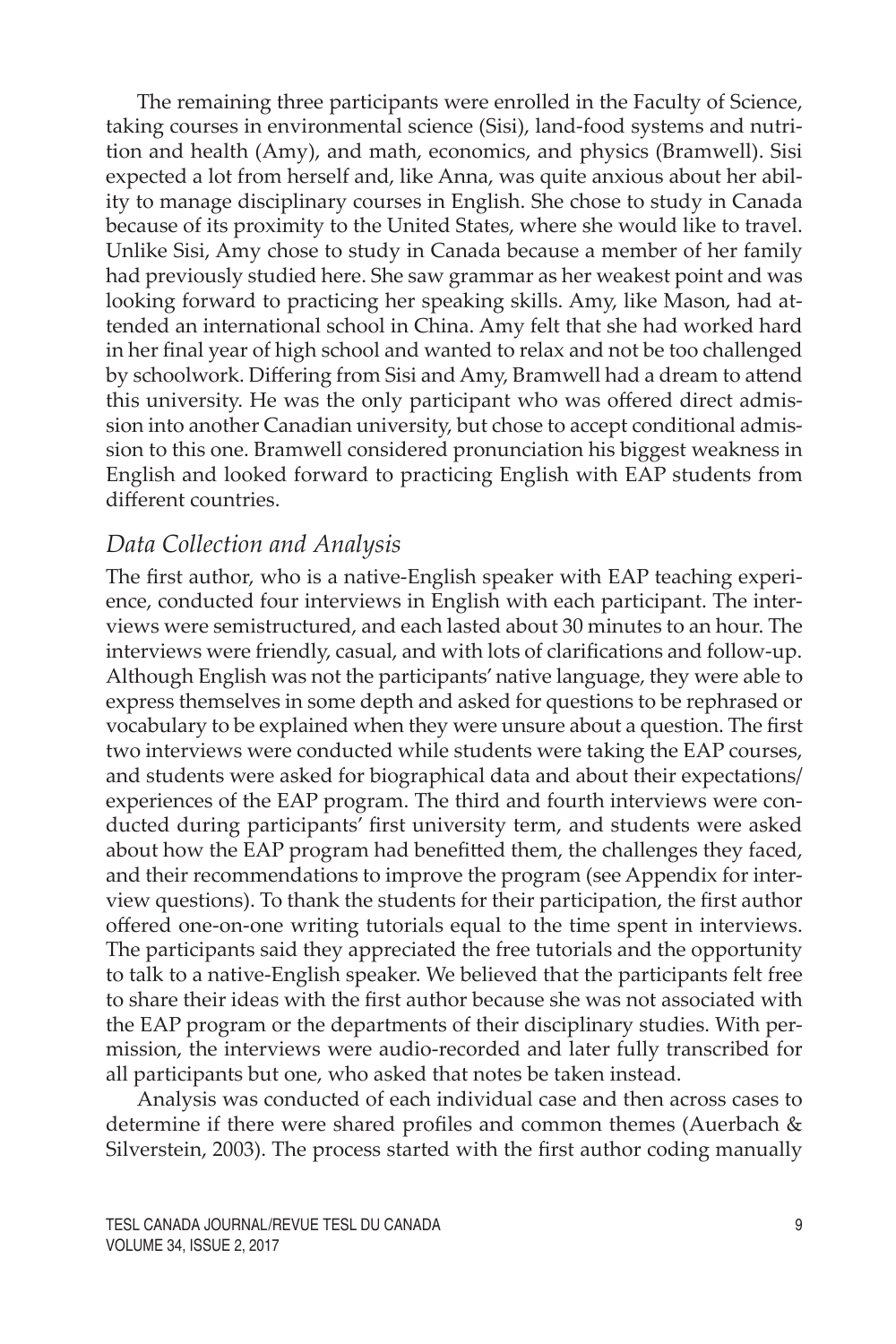according to themes that emerged from the data, which were then tabulated to allow comparisons of different topics across profiles (Yin, 2013). Emerging themes included positive feedback about the EAP program and students' improved skills and increased confidence, as well as areas of concern as they anticipated their disciplinary courses. Themes concerning disciplinary courses include benefits of the EAP program such as practice making presentations and the opportunity to develop social relationships with classmates, as well as various challenges such as difficulties understanding lectures/classmates, completing writing tasks, adjusting to the Canadian educational system, and making new friends with their classmates. To check intercoder reliability, a TESL instructor with a graduate degree coded 10% of the data separately using the codes provided by the first author. The agreement was 90%. Differences were resolved through discussion. We also conducted member check by providing a draft copy of findings to the participants. Two students responded with factual corrections of their biographies.

### **Findings and Discussion**

#### *Students' Experiences in the EAP Program*

As they began the EAP program, most of the participants did not have a strong opinion about having to take an EAP course. However, Jerry felt some frustration at having to spend a lot of money just to study English, and Mason was glad that he could "get [the program] over with" in two months. Furthermore, Mason had few expectations of the program: "I don't expect to learn anything. I just want to pass." Despite their low expectations, Jerry and Mason, like all other participants, reported improvements in their English skills over the course of the eight weeks. Mason, in contrast to his initial response to the program as an obstacle to his university career, was very enthusiastic about the program: "I enjoyed the whole program—in and out of class." The participants found the EAP program especially helpful in developing their confidence in writing and speaking, though they also expressed anxiety about doing well when they moved to disciplinary studies (Table 2).

*Increased confidence in writing.* Several students commented at the end of the EAP program that the program had helped with their writing. "We wrote a lot of essays and it helped a lot," said Jerry. Similarly, Lulu said, "Before I came to this program I had no idea about essays because I think essays are really hard for me to write. But right now … I know the rules of how to write it." Specifically, Anna said the class had benefitted from the feedback from the instructor. In her words:

ANNA: [The instructor] told us a lot of things about writing an essay and the format, grammar especially. Feedback about grammar is very … careful. He gave everyone his opinion.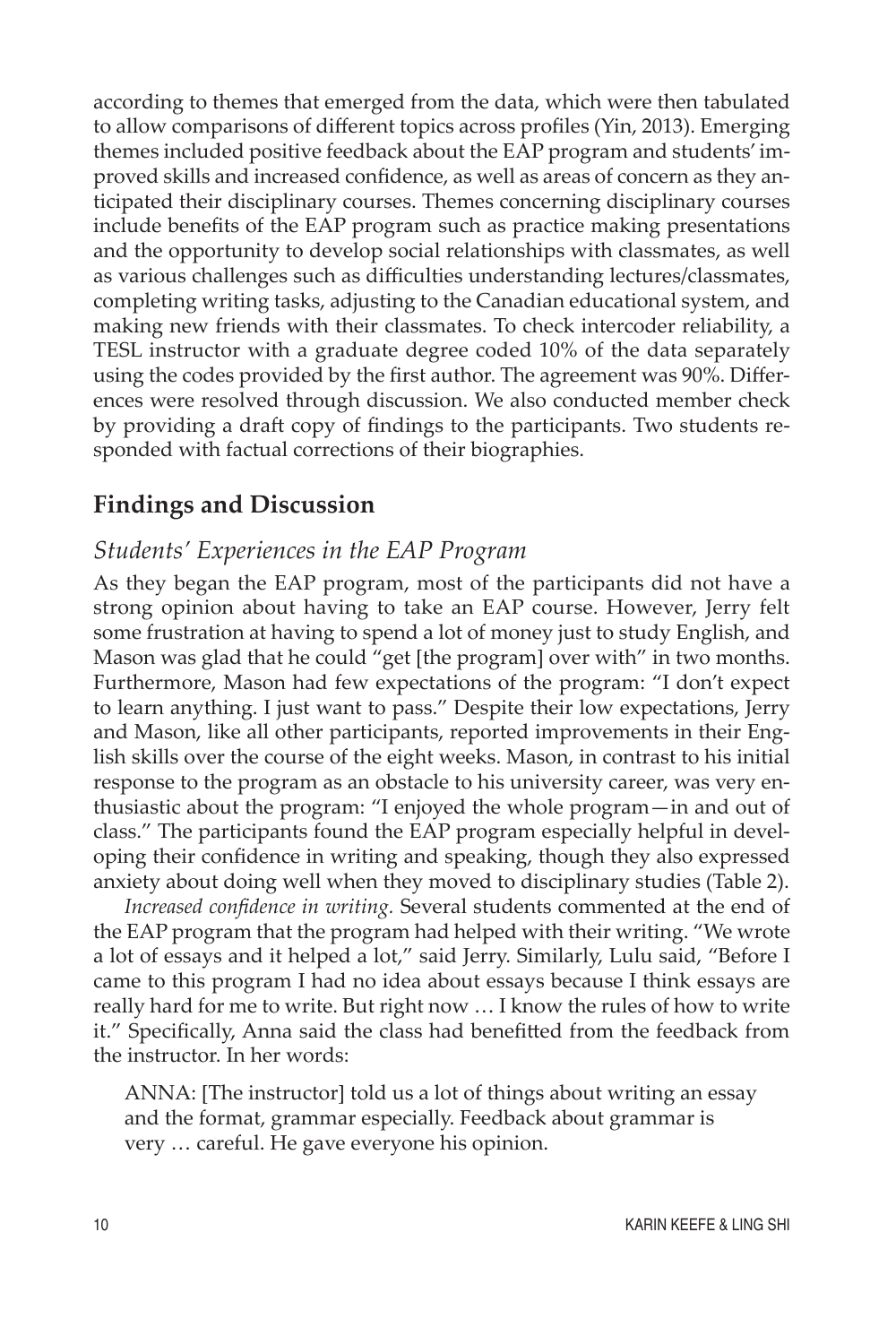|                 | Increased confidence<br>in writing | Increased confidence<br>in speaking | Anxiety to do well |
|-----------------|------------------------------------|-------------------------------------|--------------------|
|                 |                                    |                                     |                    |
| Lulu            | ✓                                  | ✓                                   | $\checkmark$       |
| Sara            |                                    |                                     | ✓                  |
| Anna            |                                    |                                     | ✓                  |
| Sisi            |                                    |                                     | $\checkmark$       |
| Mason           |                                    |                                     |                    |
| Amy             |                                    | √                                   | J                  |
| <b>Bramwell</b> |                                    | ✓                                   | $\checkmark$       |
| Jerry           |                                    |                                     |                    |

| Table 2                                                                    |
|----------------------------------------------------------------------------|
| Overview of Participants' Comments on Their Experiences in the EAP Program |

Like Anna, other participating students, who were highly motivated to improve their writing skills for regular university courses, also made reference to the usefulness of the detailed written feedback they received. It is clear that the instructors' feedback contributed to students' improvement in writing, a conclusion that Storch and Tapper (2009) also reached in their study.

*Increased confidence in speaking.* Participants also commented on their increased confidence in speaking as a result of the practice of group presentations and group discussions in the EAP program. Like EAP students in previous research (Dooey, 2010) who have also found class presentations help them build confidence, Bramwell and Lulu said:

BRAMWELL: [W]e did speaking presentations … to practice our pronunciation and the fluency in English.… I think it's quite essential skill for us to attend university so I think it's great.

LULU: There was a lot of group work—every day.… It's a lot of chances to work with each other … because when you work with other people you know you have to express your opinion and tell other people your opinion, so it's … a good way to force you to speak.

Amy said that she appreciated the feedback from the instructor on students' presentations:

AMY: Every session in the speaking class—every presentation—our teacher will give everyone … feedback on what's the point you need to improve and what's the point that you did very well.

Reflecting on the speaking practices, Lulu said she benefitted from being exposed to this "Western culture" of teaching, which consists of mostly group work and student presentations. She believed that the EAP experience would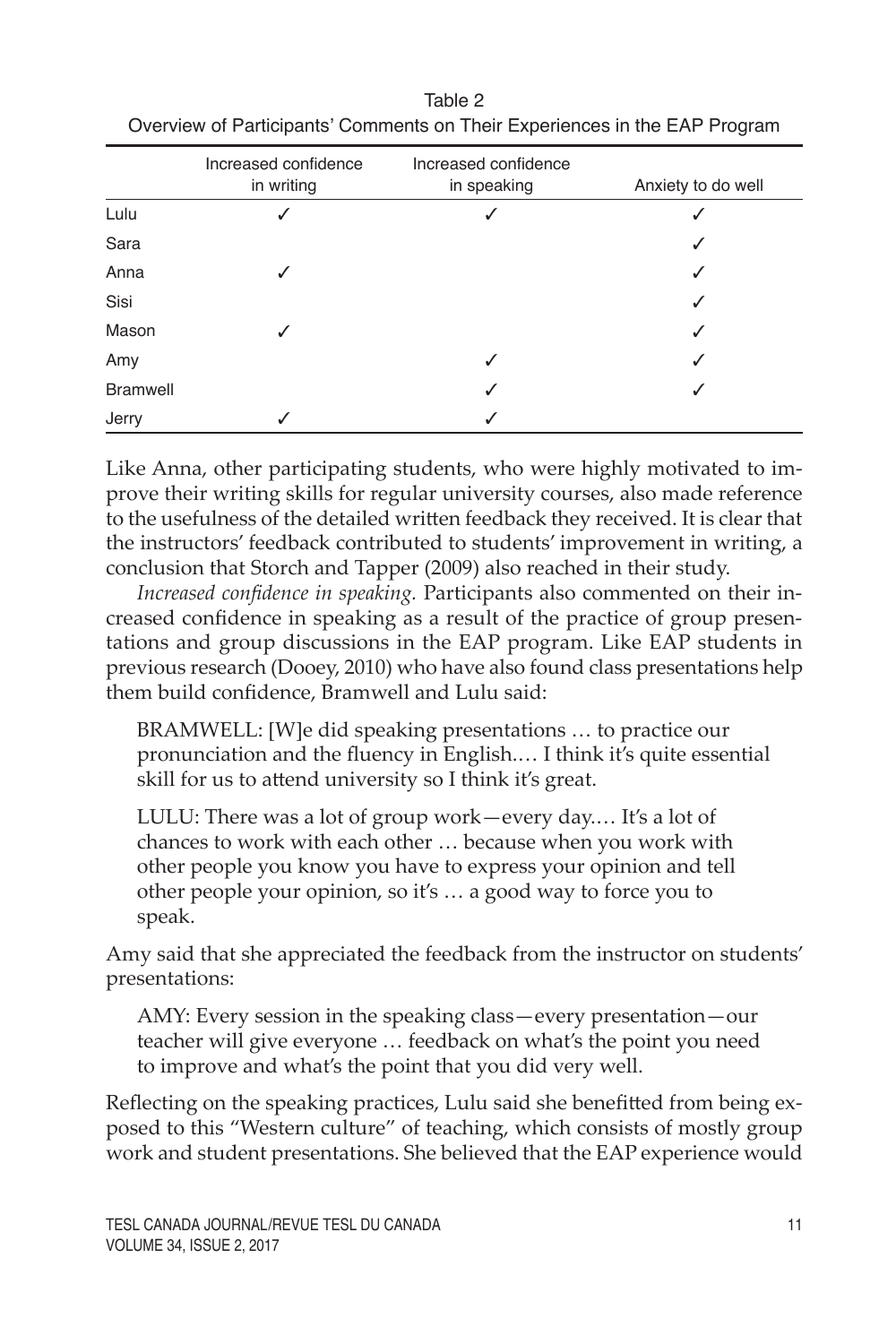help her adjust to the disciplinary courses: "Now I know how this education system works … so I feel more comfortable." She expected that being exposed to EAP teachers would provide confidence "to get you through another teacher [in the regular university courses]." Like Lulu, Jerry acknowledged that going directly into university would have been really hard.

*Anxiety to do well.* While the majority of the students reported gains from practicing writing and speaking, some also expressed anxiety at the end of the EAP program around their general ability to do well in their university courses. For example, Sara, Sisi, and Anna wished that the EAP program could have helped them develop more subject-specialist vocabulary, a common concern among students in previous research (Counsell, 2011; Evans & Green, 2007; Terraschke & Wahid, 2011). In addition, some participants from China (Amy, Bramwell, Lulu, and Mason) wished that they had had more chances to practice English and that the EAP classes had not contained so many students from their own country. The Chinese participants reported speaking Mandarin mostly after class, as they felt uncomfortable speaking English with their Chinese peers. The present study confirms students' needs for a multicultural EAP class to better prepare them for university classes (Dooey, 2010). Their concerns to do well in the disciplinary studies led us to our exploration of their experiences in the first term of their university programs.

#### *Experiences in Disciplinary Studies*

As they moved to the university courses in the first term, participants reported difficulties in the disciplinary courses, which would have been more challenging had they not taken the EAP program. Their disciplinary challenges were in contrast to their experience in the EAP program, which they looked back on as mostly "fun" and relatively carefree. The challenges most reported in students' first university term included understanding lectures, completing writing tasks, adjusting to the Canadian education system, and seeking social/peer support (Table 3).

*Understanding lectures.* The one big challenge common to all eight participants was difficulty understanding lectures, a problem that has been reported in other studies of EAP programs (Dooey, 2010; Terraschke & Wahid, 2011). The main difficulties were the professors' rate of speech and the presence of an accent (many students said that some of their professors were not native English speakers). Anna reported missing an assignment because she did not understand the professor when he assigned the homework orally in class. Sisi also got lost when the professor talked about politics and made references to the federal election. She explained:

SISI: There's a lot of stuff I don't understand. I need to read the [textbook]. And sometimes he will talk about politics and some parties in Canada and I really don't understand how many parties and what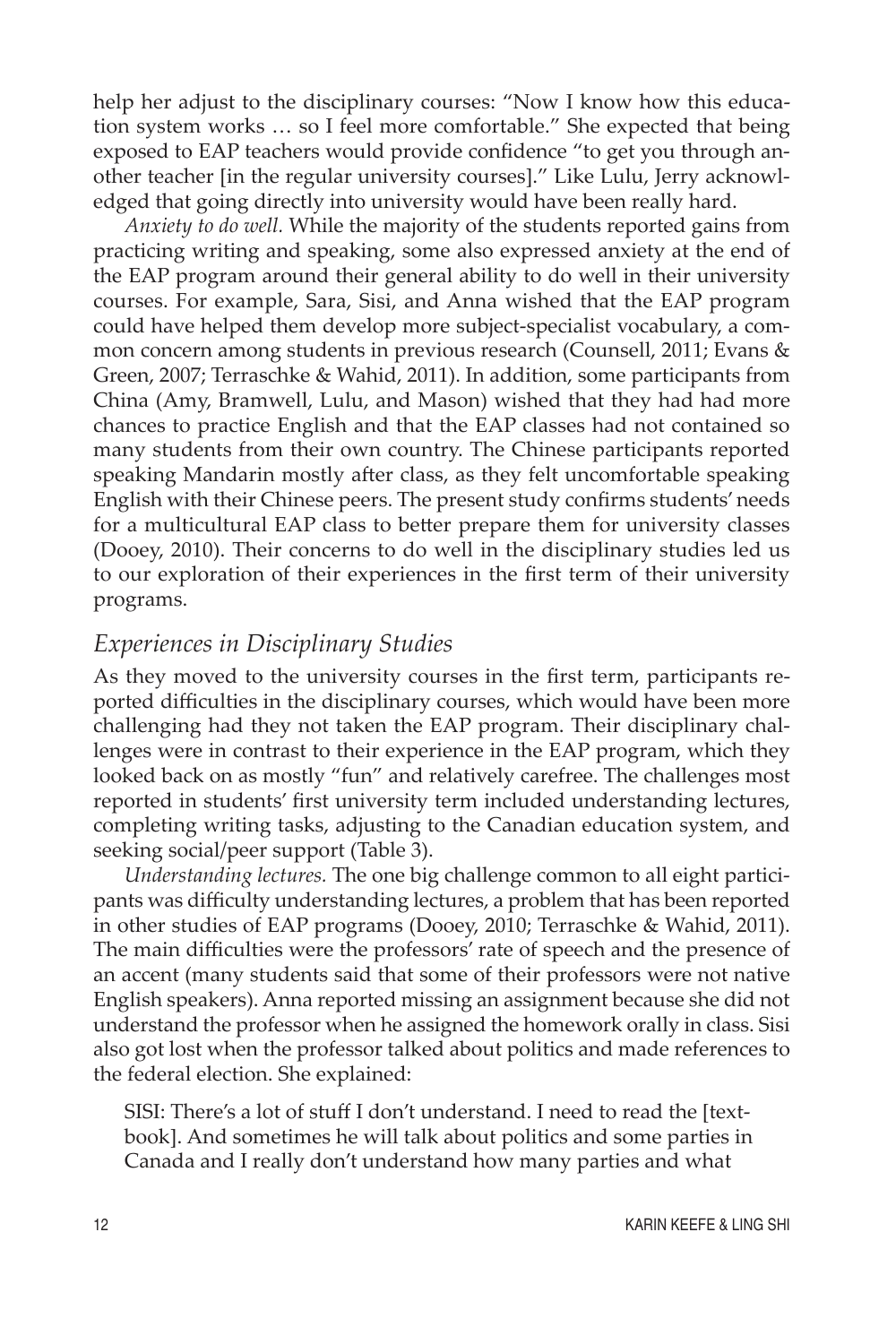kind of party … He even talks about American parties (laughs). It's difficult, although it's not on the exam.

| Overview or Family antis Comments on Their Onalienges in Disciplinary Ottalies |                           |                             |                                     |                                |  |  |
|--------------------------------------------------------------------------------|---------------------------|-----------------------------|-------------------------------------|--------------------------------|--|--|
|                                                                                | Understanding<br>lectures | Completing<br>writing tasks | Adjusting to the<br>Canadian system | Seeking social/peer<br>support |  |  |
| Lulu                                                                           |                           |                             |                                     |                                |  |  |
| Sara                                                                           |                           |                             |                                     |                                |  |  |
| Anna                                                                           |                           |                             |                                     |                                |  |  |
| Sisi                                                                           |                           |                             |                                     |                                |  |  |
| Mason                                                                          |                           |                             |                                     |                                |  |  |
| Amy                                                                            |                           |                             |                                     |                                |  |  |
| <b>Bramwell</b>                                                                |                           |                             |                                     |                                |  |  |
| Jerry                                                                          |                           |                             |                                     |                                |  |  |

Table 3 Overview of Participants' Comments on Their Challenges in Disciplinary Studies

Sisi's comment confirms previous observations that students need not only the knowledge of course content to be able to participate in class discussions, but also "a knowledge of popular North American culture, a repertoire of newsworthy current events, and an ability to express a range of perspectives on social issues" (Duff, 2003, p. 120).

Jerry wished they had had more practice listening to colloquial English during the EAP program:

JERRY: [T]he [EAP instructors] … speak really clearly and they speak really formally. So it wasn't really hard to understand. But you know … Canadians don't use proper grammar and formal language [in everyday talk]. I think this kind of stuff is really important.

Jerry made an important point about not being exposed to natural speech. The implication is that students might be better prepared if the listening conditions in the EAP program were more similar to those in the disciplinary courses. In fact, a student in James's (2006) study was reported to benefit from having an EAP instructor who spoke quickly because, as he says, "no other instructor talks faster than him. He is the fastest. So that helps" (p. 799).

Like the student in James (2006), Anna and Lulu appreciated the listening practice they had in the EAP program, without which they thought the lectures would have been much harder to follow, as this observation from Lulu illustrates:

LULU: [The listening practice in the EAP program] helped a lot. I'm so grateful that I got into the EAP program because without those few months I [would have more problems].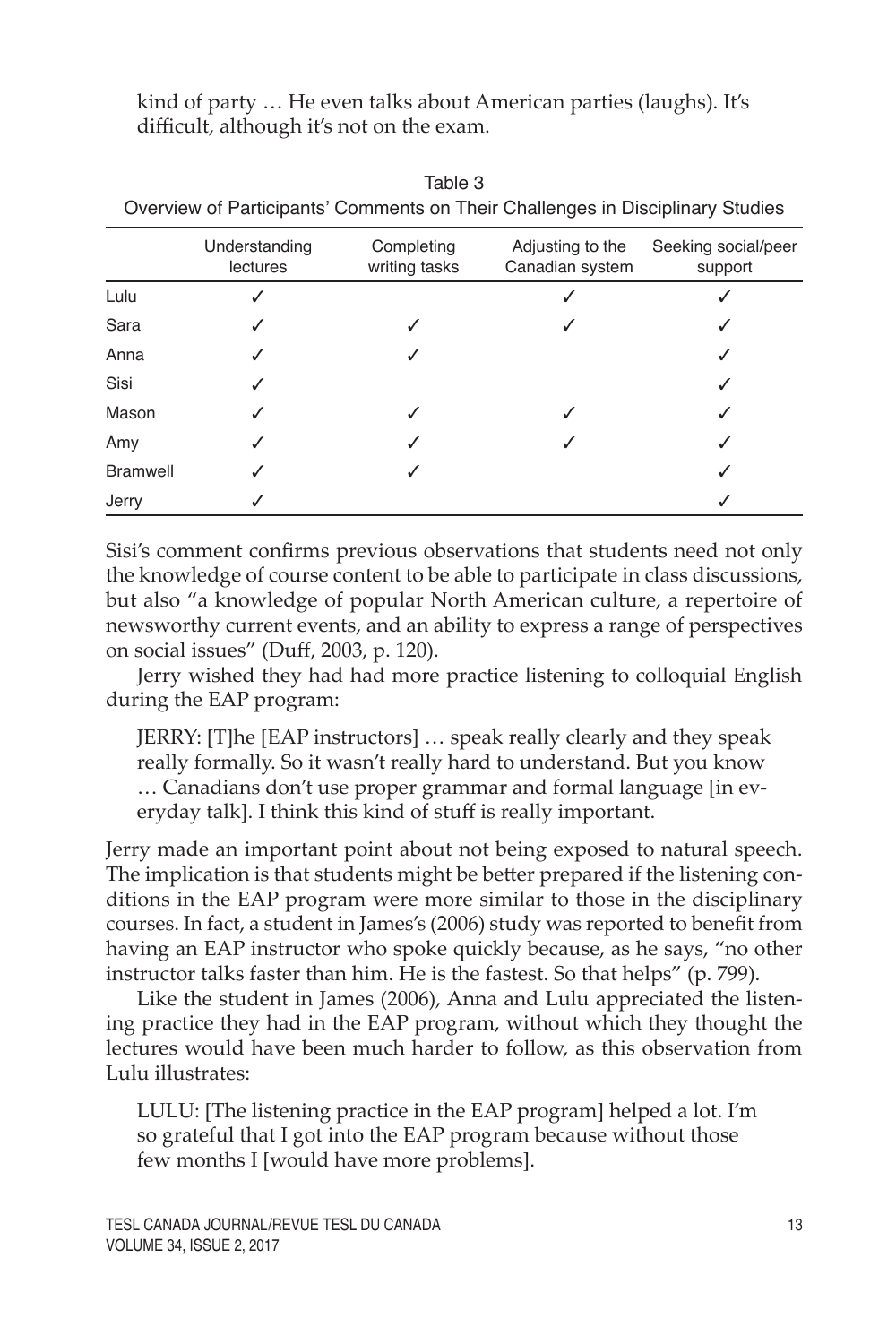Lulu and other students said that they benefitted from the EAP listening practice that included Canadian TV shows and online TED Talks. However, while TED Talks are similar to lectures in some respects, a lecture is usually not a polished performance that is wrapped up neatly in 20 minutes or less. The ways that students engage with these tasks are also different; in a class lecture, students are able to listen only once, whereas they have access to captions while watching a TED Talk online and can also watch it multiple times if needed. In other words, real lectures delivered naturally, as Flowerdew and Miller (1997) point out, are characterized by "messiness" (p. 44). This explains why students struggled to follow the lectures despite the practice in the EAP program.

*Completing writing tasks.* Another challenge for the participants was the disciplinary writing assignments, which differed from the assignments in the EAP program in terms of type, length, and complexity. Although Jerry, Sisi, and Lulu did very little writing (e.g., lab reports) in their science and engineering courses, Bramwell, Mason, Amy, and Anna all took an English course and were required to write a research term paper, a writing task that they had not done before. The research papers, as Anna said, were much longer (about 2,000 words) than anything they had been assigned (about 500 words) in the EAP program. Bramwell said he had to email his professor and TA many times just to get feedback on the appropriateness of a topic on which he could write 2,000 words. Bramwell's experience suggests that EAP instructors could have introduced different assignments from university professors and talked about how to approach the tasks by finding academically acceptable resources and narrowing the topic to make it workable.

Apart from research papers, essay writing was another task that challenged Sara and Mason. Although essay writing was the most commonly mentioned writing assignment in the EAP program, it is, as Sara said, very different from writing an essay in a specific discipline. To write an essay in her conservation course, Sara said she needed to include "specific" content based on "a lot of understanding" and "many readings." Although the EAP courses helped improve her writing skills, Sara was challenged with the requirement of content in her disciplinary essay:

SARA: I think [the EAP lessons] did help. I will always think about what the EAP teacher told me … "Don't use …," etc., little tips I always can remember. But for the [content] idea, no.

Sara's comment suggests that the essay task in the EAP program differs from the essay assignment in her conservation course, which needs to demonstrate her understanding of source readings. Essay writing is often the most common genre practiced in ESL courses (Johns, 1997). However, the demand for source-based disciplinary writing suggests that the essay genre is not all-encompassing, and teaching one generic "academic English" to prepare students may lead them to think "they simply have to master a set of rules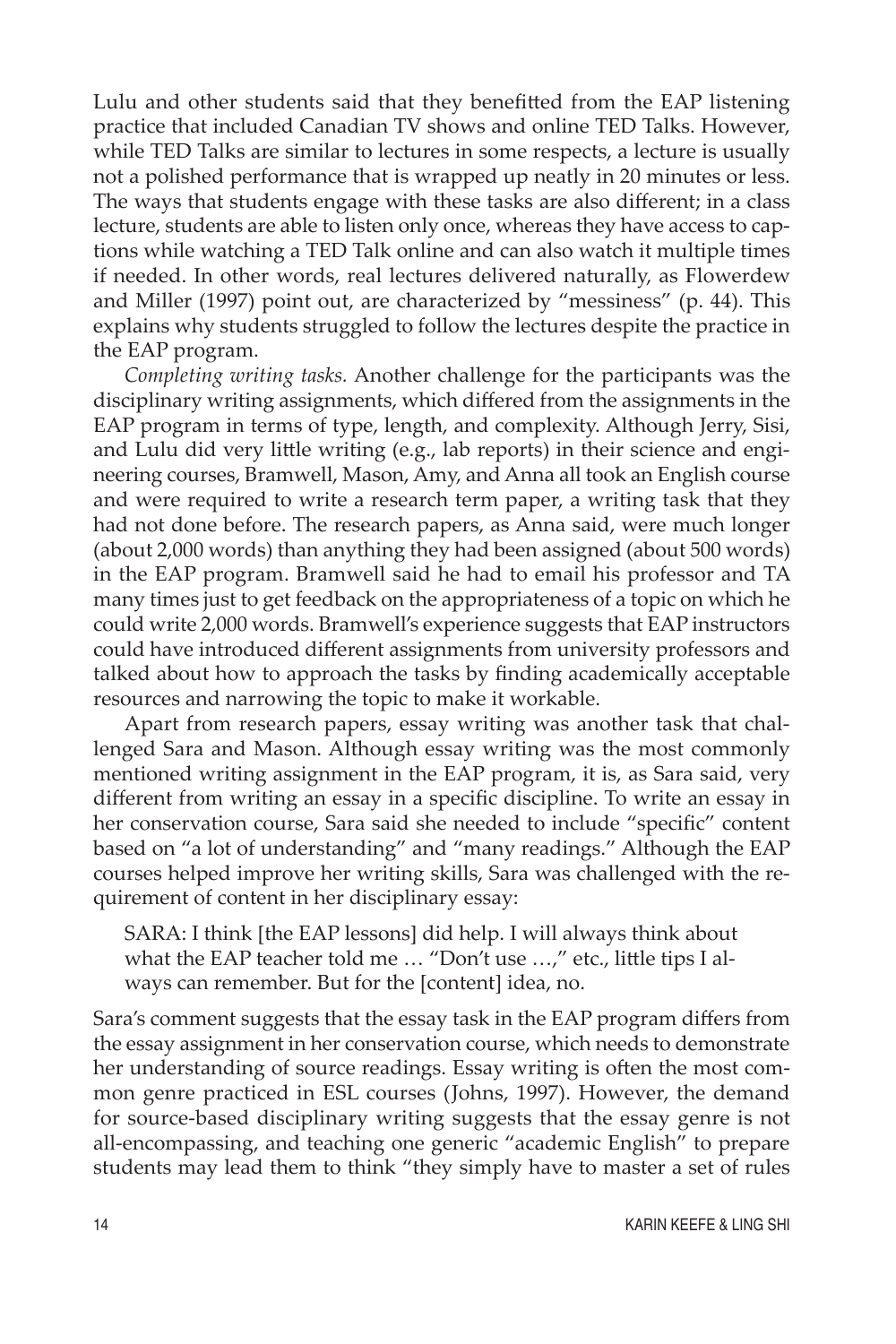which can be transferred across fields" (Hyland, 2002, p. 392). As most EAP programs need to cater to students from different disciplines, they need to either raise students' awareness of disciplinary differences in essay writing or expose them to typical essays of their chosen discipline. Of course, this can only be done if time permits and if there is homogeneity in the study interests of the students. There is an obvious advantage of an ESP as opposed to a generic EAP approach.

*Adjusting to the Canadian education system.* A third challenge that students reported concerned difficulties adjusting to the Canadian educational system. In other words, students were struggling because the demands and expectations were not what they were used to. This was especially true for Sara and Lulu, who were transferring from Chinese universities. After taking disciplinary courses for two months, Lulu concluded that the EAP courses were more similar to the "Chinese way of teaching" rather than what she was experiencing in the disciplinary classes. She explained:

LULU: In China, the teacher … will tell you how this works and you go home and do the assignment. But here all the things [the instructor] said in the lecture you have to [apply] it [yourself]. I'm still getting used to this way. Here the instructor will prefer you to learn by yourself … but I'm the kind of person used to doing what the teacher said.… I don't know how to systematically learn by myself. I have to change myself maybe to fit into this study system.

In the above comment, Lulu described how she learned by being guided with specific instructions in both her Chinese university and the Canadian EAP program. Her reliance on the instructors put her in jeopardy when she was suddenly expected to learn autonomously by disciplinary professors at the Canadian university. Like Lulu, Sara also struggled to understand what the professors were looking for in the essays she was assigned in her conservation classes. She compared her experiences of writing in China and in her current program in Canada:

SARA: In my country I have to write essays, it has a format…. I have to do another way [here]. It's uncomfortable for me.… I feel I was stuck in some place, like I don't know where I was wrong … And sometimes the teacher just give you what you should write in the essay and I thought I understood, but … during the writing, I still get confused.… In China our points [in the essay always follow] the government … policy … The way I think in China affect me a lot.

Sara was uncomfortable writing in the Canadian university because she was not told specifically what she can or cannot write. This is because she was used to writing in China, where she was explicitly instructed to align her views with those of the Chinese government. For Sara, writing a paper in Canada differed from how she wrote and viewed writing in China.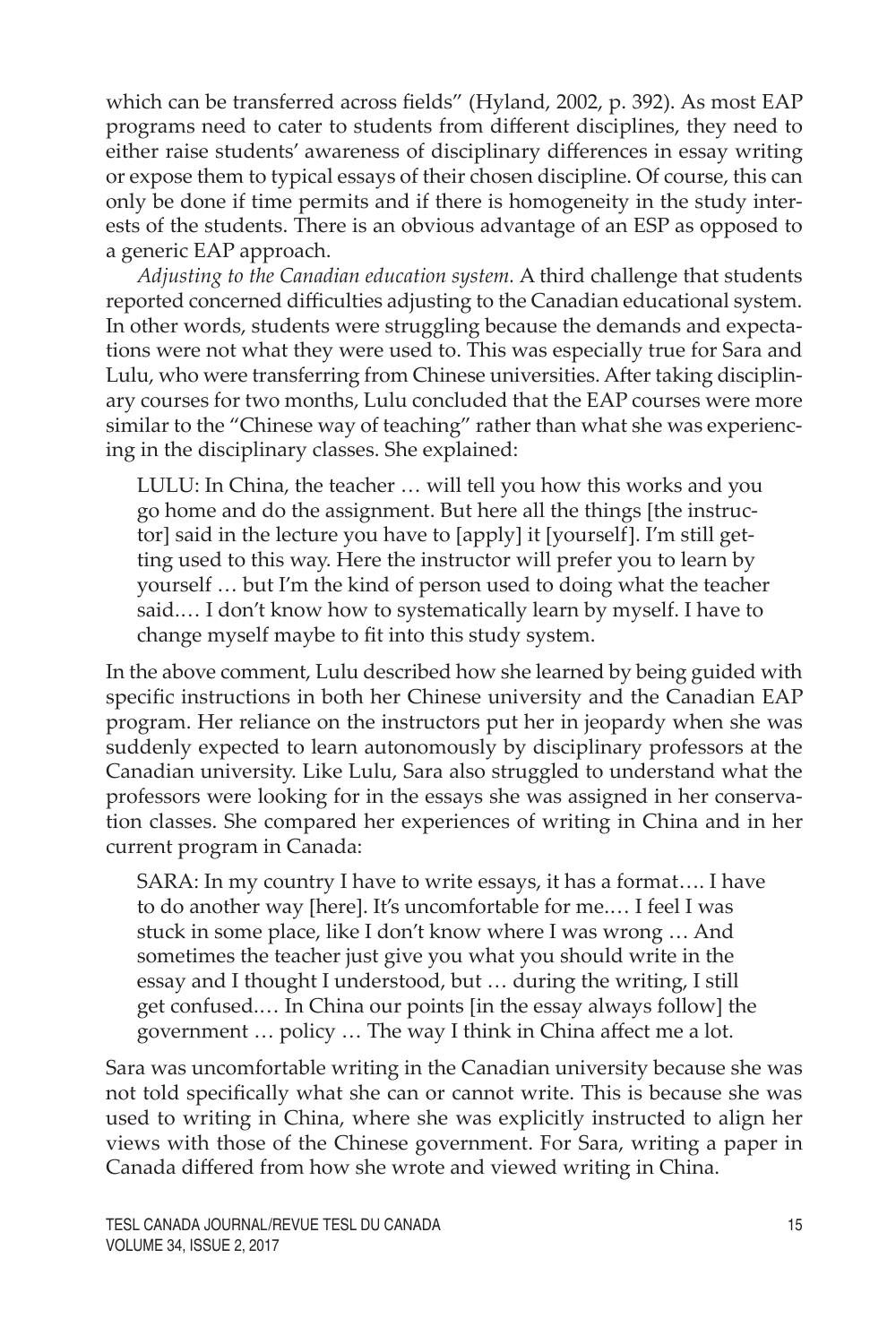As transfer students, both Sara and Lulu stated that the expectations of the Canadian university were different from the schools they had attended for two years in China. Sara said she thought the Canadian university was "strict" and when asked to explain, she said (laughing), "Like you have to do every homework." She commented on expectations in universities in China compared to Canada:

SARA: In Chinese university, it's a loose atmosphere, so suddenly I have to [move] from a "freedom university" to a "strict university." And it's a little bit challenge.

Lulu had the same experiences as Sara in her first term. Lulu said that she usually did not do homework in her home university but managed to pass the exam by reviewing the course work before the exam. She believed that she could do the same in Canada but was lost in her first class at the Canadian university. She felt stupid because she had not done the prereading assignment like the other students:

LULU: In the first lecture a lot of students would ask questions but I didn't know where the questions came from! They came from nowhere! I didn't know the terms. I didn't know where they got the questions! It was on [the website]. I saw that but I didn't know it was SO important, you know. I just thought maybe you could read it in your spare time or something. I didn't know that it would affect your [understanding of] lecture or something. Right now I know! So stupid!

One feels sorry that Lulu thinks she was stupid; it is quite a cultural adjustment. The importance of prereading highlights the value of teaching content in an EAP class where students can read about a topic, then listen to a lecture or documentary, and then ask and answer questions or write about the topic.

Compared with Lulu's and Sara's challenges adjusting to expectations, Mason and Amy said that their transition to the Canadian education system would have been harder without the EAP courses. They talked about how they benefitted from practicing oral presentations in the EAP program. In the first term of their disciplinary classes, Mason did a presentation in his English class and Amy did so in both her biology and English classes. Both Amy and Mason had positive experiences, and Mason received one of his highest marks for that assignment. They said that to manage these presentations they relied on what they learned in the EAP program. For example, Amy credited making presentations in the EAP program for helping students to "overcome our nerves." Similarly, Lulu said:

LULU: If I didn't enter this [EAP] program … I [wouldn't] have experience with anything like presentations or essays … but right now I know how this education system works, how they want you to give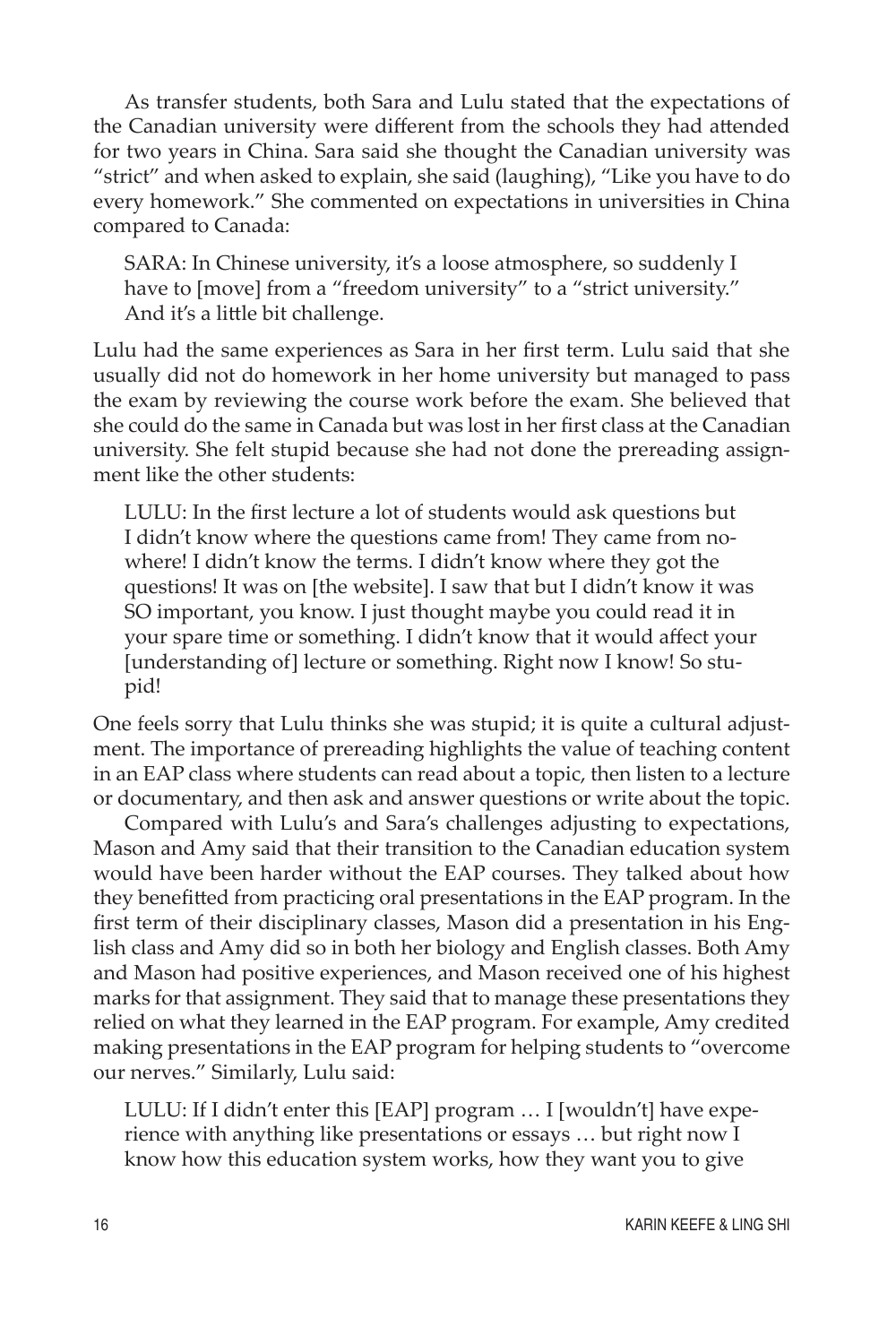[presentations], so I think I feel more comfortable with that.… I won't feel panic before a presentation.

*Seeking social/peer support.* By the midpoint of the fall term, all participants reported some difficulty making new friends in their disciplinary programs. Unlike some international students who deliberately chose not to pursue friendships with local students (Myles & Cheng, 2003), all eight of the participants in this study were interested in meeting students from other language and cultural backgrounds but found various obstacles. Participants reported a lack of opportunities and time because of busy lives on the part of domestic students. Amy described her difficulties in making friends with her classmates:

AMY: In the first week I tried to make new friends, such as native speakers.… I found it was a little difficult because we don't have too much common to talk about and we just have class together two or three times a week. No time for us to talk too much.… We just say "Hi" and "Nice to meet you" and that's it. Everyone is very busy, they don't have time to talk to you too much.

Lack of language proficiency also contributed to the challenge of making new friends. Amy felt it was hard to make herself understood because she was in a class with many native-English speakers and no other Mandarin speakers. She explained:

AMY: Actually until now all of my classmates I meet in Bio and English are all English-speaking.… It's helpful, but it's a little difficult. Because sometimes I cannot talk to them very fluently, so maybe there is some difficulty for us to talk.

Frustrated with her ability to communicate well in English, Amy was feeling somewhat isolated although she was exposed to more English with many English-speaking classmates. She recalled an incident early in the term when she started to lose confidence in her speaking ability. The incident took place in a class when she tried to ask the instructor a question, but he was not able to understand her. The instructor then asked her to print out her question, which she found very embarrassing. Similarly, Jerry reported that he sometimes did not understand his classmates when they asked him about either the course content or nonacademic topics. As Sara said, "Sometimes you just don't know how to say it in English." Bramwell and Lulu believed that the lack of English proficiency affected their ability to make friends. Lulu commented:

LULU: Yeah. (hesitates) When you are in a new country, your language is a problem—people will prefer to talk to somebody who has the same language as them. Right now if you say something with a word I don't understand, it's difficult for me.… When I talk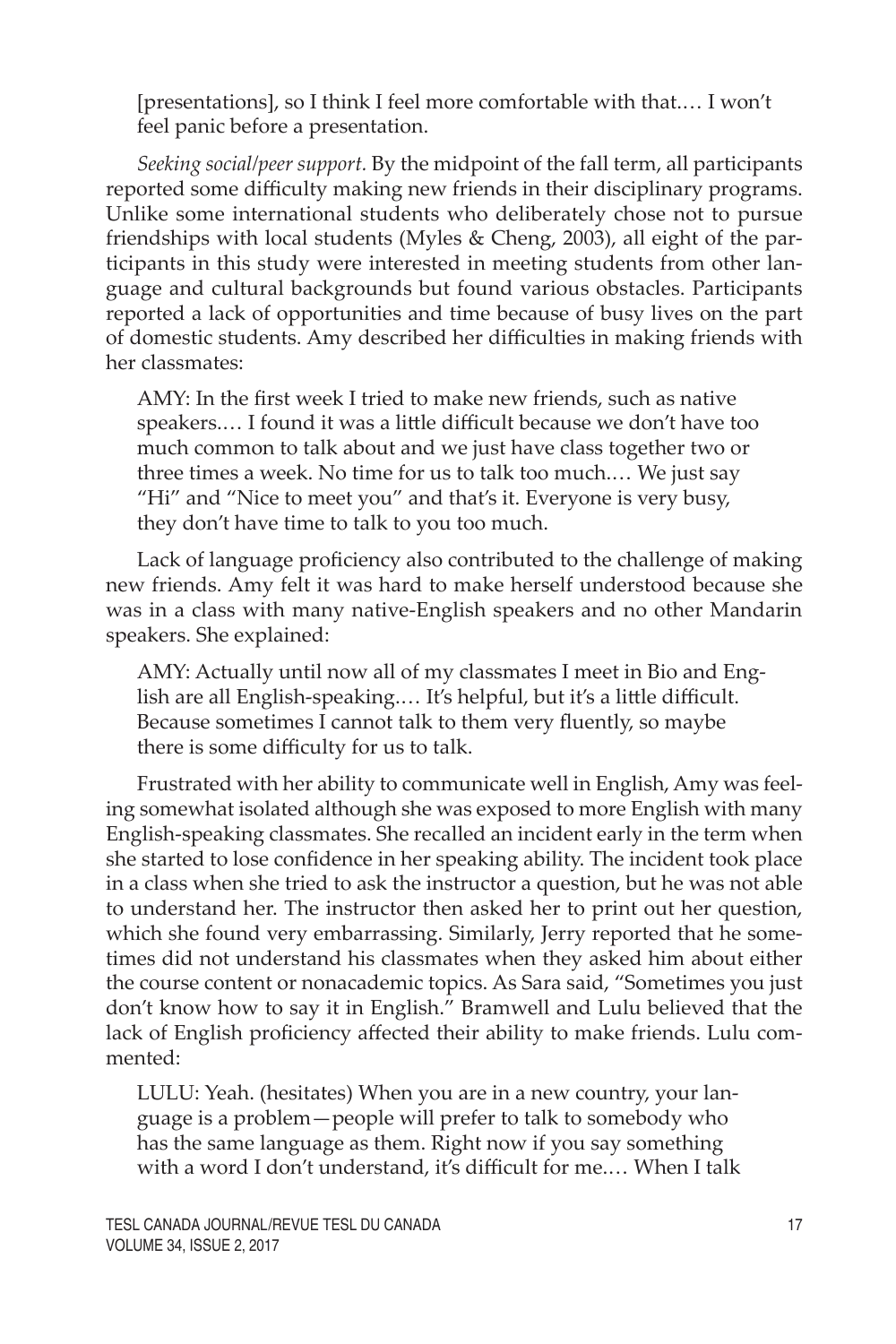with them and ask a question sometimes they don't have patience, because, you know, for engineering, this program is super hard and everyone's got a lot of work to do and so they don't have time to explain to you.

Although the lack of English proficiency kept participants from establishing friendships with local classmates, the participants remained optimistic that in time they would be able to make friends. Meanwhile, all of the participants kept up friendships with their classmates from the EAP program; some of them saw each other only occasionally because they were in different faculties and residences, but others remained close friends. The participants were thankful for the EAP program, which helped form a community for social and peer support in their university studies. The following quotes illustrate that participants were glad that they had taken the EAP program:

AMY: Yeah, until now all of my friends are from the summer [EAP] program. I really appreciate that I could take the EAP program. I met so many nice people there. My friends all come from the EAP program and we always go out together.

BRAMWELL: By taking the [EAP] program I met lots of people. So that's the most important part, I think. Like your friends help you get into the new environment.

Sara also said that she was starting to build a network through her friends from the EAP program:

SARA: Mostly it's related to my friends I met in the [EAP] program. We have the same courses and I just meet someone who says, "I know so-and-so" and I say, "Oh, I know him too." It's like a snowball. "Do you have a friend studying in CONS 200? Okay I will introduce you."

As the above remarks indicate, the EAP program played an important role in assisting students to establish a social network and make friends with other students, which helped them adapt to their university studies. Whether the friends are conationals, other NNES students, or domestic native speakers, students benefit from all of these relationships (Zappa-Hollman & Duff, 2015). By maintaining strong friendships with the classmates they met in the EAP program, the participants felt less isolated when they entered their disciplinary courses.

### **Summary and Recommendations**

The findings of this study support previous research conducted on this topic—that EAP programs are useful and help students in their subsequent disciplinary studies (e.g., Cheng & Fox, 2008; Fox et al., 2014; Tweedie &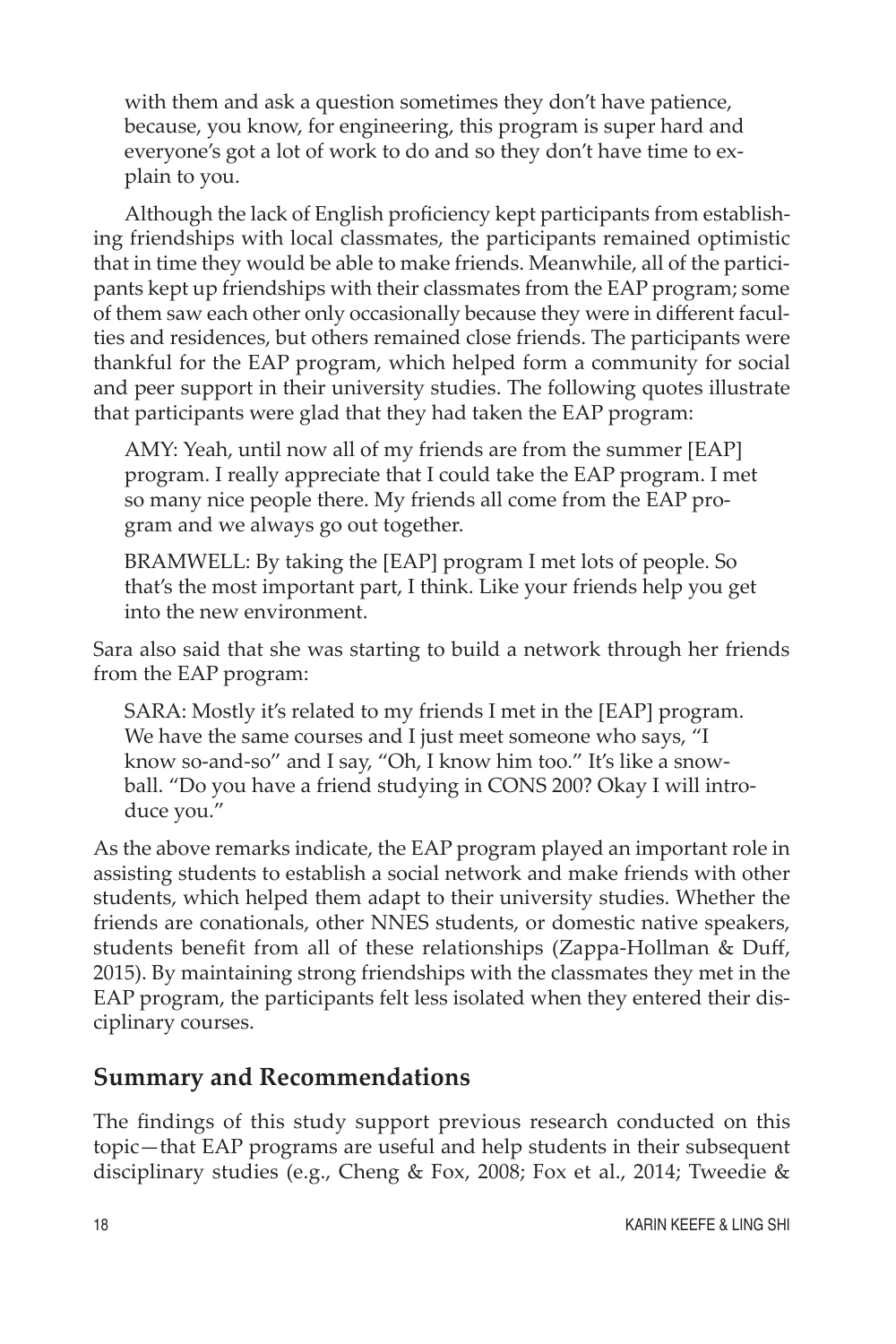Kim, 2015). The students in this study reported that the EAP program provided them with improved language proficiency and academic strategies, especially in writing and speaking, which helped them feel more confident as they entered their university courses. Apart from helping students develop academically, the participating Canadian EAP program also allowed students to build a network of peers whom they depended on for academic and social support after the program. The participants, however, wished that the program could have provided more opportunities for them to meet people from other cultures. The high percentage of Chinese students in the present program suggests that attracting many Chinese students to Canada may create a challenge to have classes with students from multiple cultures. The lack of exposure to students from other cultures might have contributed to the students' later difficulty in interacting with other students, including Englishspeaking classmates, when they entered their disciplinary courses. Together with Tweedie and Kim (2015), the present findings stress the importance of social acculturation in EAP instruction.

The students also faced a number of challenges in their disciplinary courses, which, as the students noted, would have been more serious if they had not taken the EAP program. All eight students struggled to understand lectures as a result of the professors' rate of speech and cultural references and, in many cases, an accent that was unfamiliar to them. Some students also felt that their lack of listening skills and idiomatic language impeded their ability to communicate with their native speaker classmates. In addition, they struggled with the new and more complex tasks that they faced in disciplinary courses, such as the 2,000-word research term paper. Although the science students did less writing compared with arts students, the former faced similar writing challenges in their English 100-level courses. The challenges, as Leki and Carson (1997) have pointed out, concern the types of source-based writing to demonstrate understanding of disciplinary content knowledge. In addition, some students were surprised to find that they were expected to read or learn class content on their own prior to class. This was especially true for two students who were transferring from universities in China, because they had already experienced university life and had certain expectations about what it entailed. With the involvement of transferring students, which is common in the present program in Canada, the study suggests that special attention should be paid to help these students adjust to the Canadian context.

Readers need to be aware of the limitations of the study. First, participants were interviewed not in their first language and, therefore, might be hindered in their full ability to express their meanings. Second, the eight students might not represent the student population. The fact that they volunteered to be interviewed suggests that they are more motivated than others. Third, we are aware that interviews are a *social practice* when the first author, as the interviewer, is participating in co-constructing the accounts (Talmy, 2010). In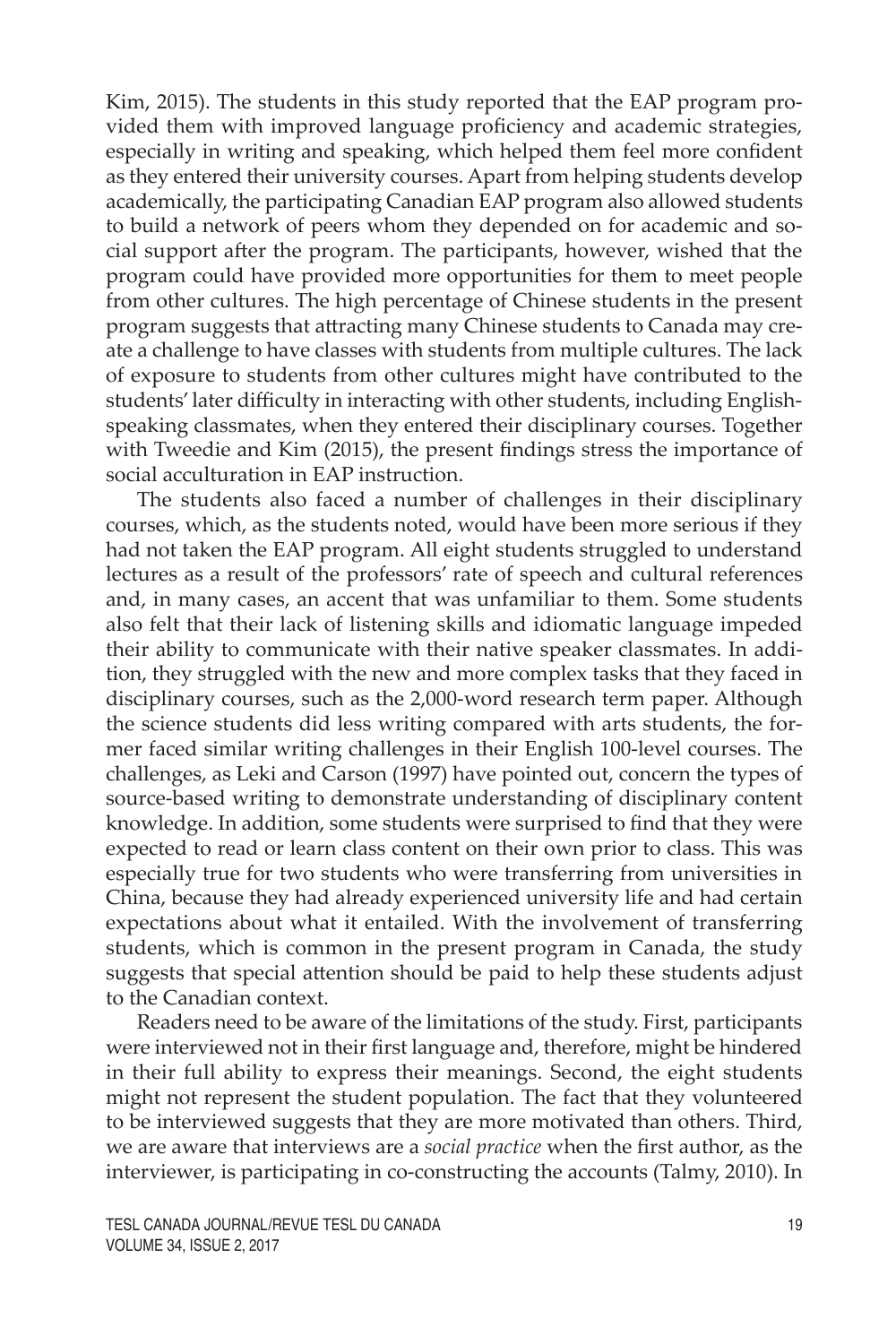other words, her background as an EAP instructor might have some power or influence that shaped participants' comments. Fourth, the present arts and science participants reported similar challenges in their first university term. To identify disciplinary differences, we might need to follow these students in their second term or even the second year when they have taken more disciplinary courses. Finally, the present interview data could have been triangulated with the perspectives of the EAP and disciplinary instructors, as well as analyses of students' writing samples. Future study needs to explore the issue with rich and thick description.

The present findings suggest that the process for international students to fully engage with a new university is slow and evolving. The present general EAP program is constrained by its eight-week time frame and its mandate to teach to a wide variety of disciplinary backgrounds. One should not assume that language skills can be taught in isolation and must be in place in order to do disciplinary studies (Zamel, 2004), nor should one believe that one can safely predict which genre or content will be most beneficial for EAP students (Spack, 2004). It is a difficult task for EAP instructors to work against these constraints and wrong assumptions. We present three recommendations to help students transition into disciplinary courses.

First, because students had few opportunities to interact with international students from other countries or domestic English-speaking students, it is recommended that the EAP program include more organized social activities to encourage students to mix with those from other cultures, including Canadians. Second, the challenges that students faced in understanding lectures and classmates in their first term of their disciplinary courses might be mitigated by the use of relevant materials and tasks that are similar to those in the target situation. For example, students could practice listening to real lectures, either live or recorded, that include a variety of accents. In order to implement this, instructors or course designers would need to observe disciplinary classes, have discussions with professors, or interview former students to understand what is required of students once they leave the EAP program. An alternative is to ask students to go out and survey university students in their field on a topic of their own interest, including exams, courses, assignments, and so on. The third recommendation relates to the finding that students were unprepared for certain demands of their courses, especially the expectation of independent learning. The EAP program should prepare students for these demands by, first, discussing in class the demand for independent learning and what that means in terms of professors' expectations, and, second, fostering independence by asking students to be responsible for their own learning, perhaps by assigning tasks similar to those expected of them in disciplinary courses. For students who are transferring from a foreign university, it would be especially helpful to discuss the expectations of the university.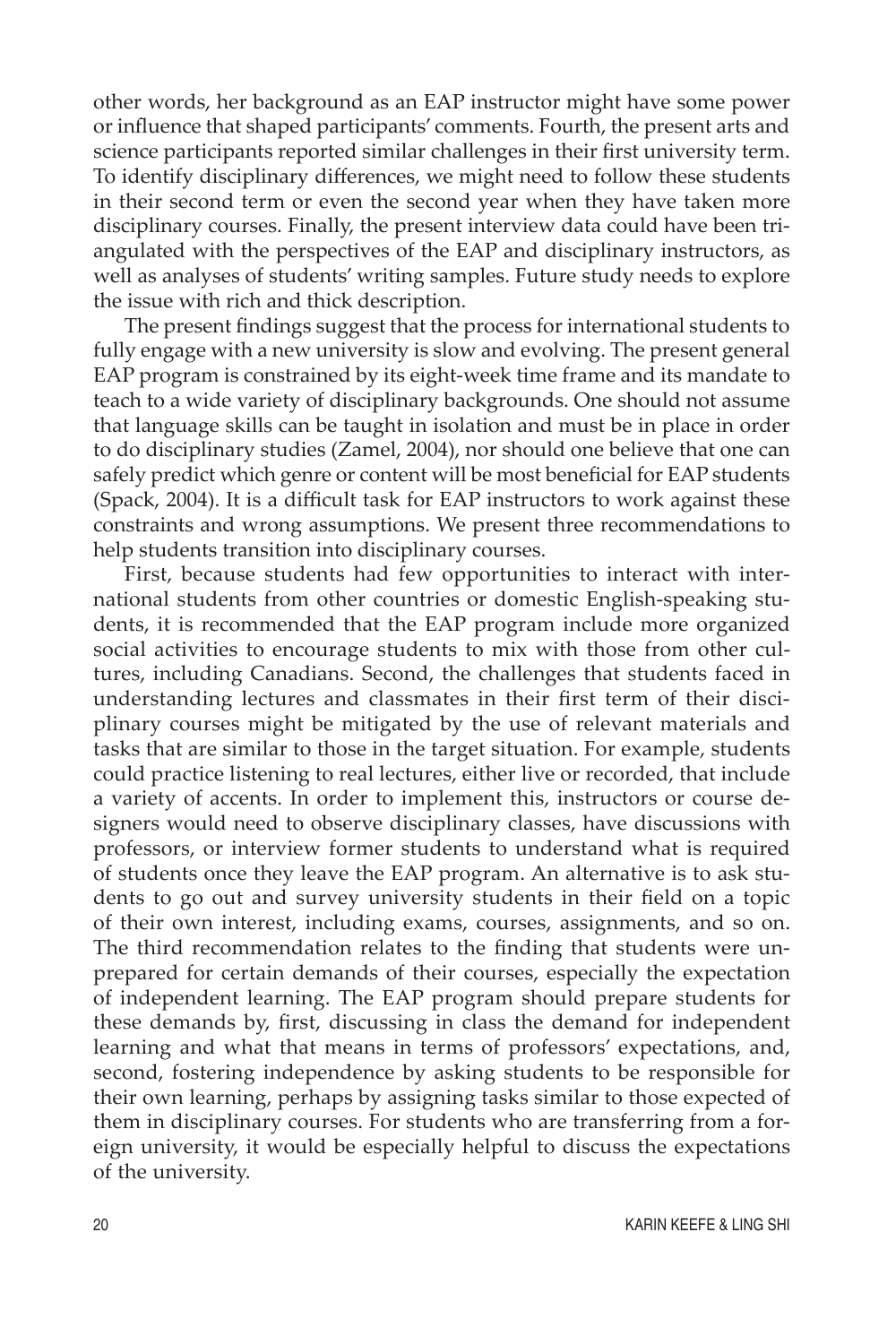We checked the online information of EAP programs of several Canadian universities and found some program descriptions that correspond to the recommendations we are making. For example, in the *Bridge to Academic Success* program in the University of Waterloo, upper-year students fill the role of peer leaders to provide student support. The university also organizes conversation circles for EAP students to meet with native English-speaking students, as well as "Meet and Greet" sessions where EAP students meet and socialize with upper-year students from their faculty. Similarly, two other universities provide either a study centre where EAP students can speak with Canadian volunteers (the University of Victoria) or social activities for students from different countries to share ideas and opinions (the University of Toronto). With regards to preparation for disciplinary studies, the EAP program for graduate students at York University offers an academic communications course for students to explore concepts and language related to their disciplines. Students at the University of Winnipeg can take a course to practice note-taking for lectures. In addition, EAP students at the University of Waterloo are assigned to interview a professor to learn about academic culture and university conventions. Future studies need to explore these programs to identify how they meet the needs of students. Canada is an important country to do this research because of its receptivity to immigrants and visa students, as well as its variety of university programs and program outcomes. In addition, research needs to also involve native-English speaking first-year students who may lack academic literacy and are likely to either drop out or take a break from studies (Fox, Haggerty & Artemeva, 2017). To identify "the best means of support" to all students in need, an important step for universities is to implement a postentry diagnostic assessment procedure (Fox et al., p. 53).

#### *Acknowledgements*

This article is based on the first author's MA research, which won the best MA thesis in the Department of Language and Literacy Education at University of British Columbia. We thank the participating students and the anonymous reviewers for their valuable comments on an earlier draft.

### *The Authors*

*Karin Keefe* is a Vancouver-based writer and ESL instructor. Her interests include EAP curriculum and academic test prep. She has an MA in TESL from the University of British Columbia.

*Ling Shi* is a professor in the Department of Language and Literacy at the University of British Columbia. Her research focuses on second language writing, and she has published in journals such as *Applied Linguistics*, *Research in the Teaching of English*, and *TESOL Quarterly.*

#### *References*

Auerbach, C., & Silverstein, L. B. (2003). *Qualitative data: An introduction to coding and analysis*. New York, NY: New York University Press.

TESL CANADA JOURNAL/REVUE TESL DU CANADA 21 Volume 34, issue 2, 2017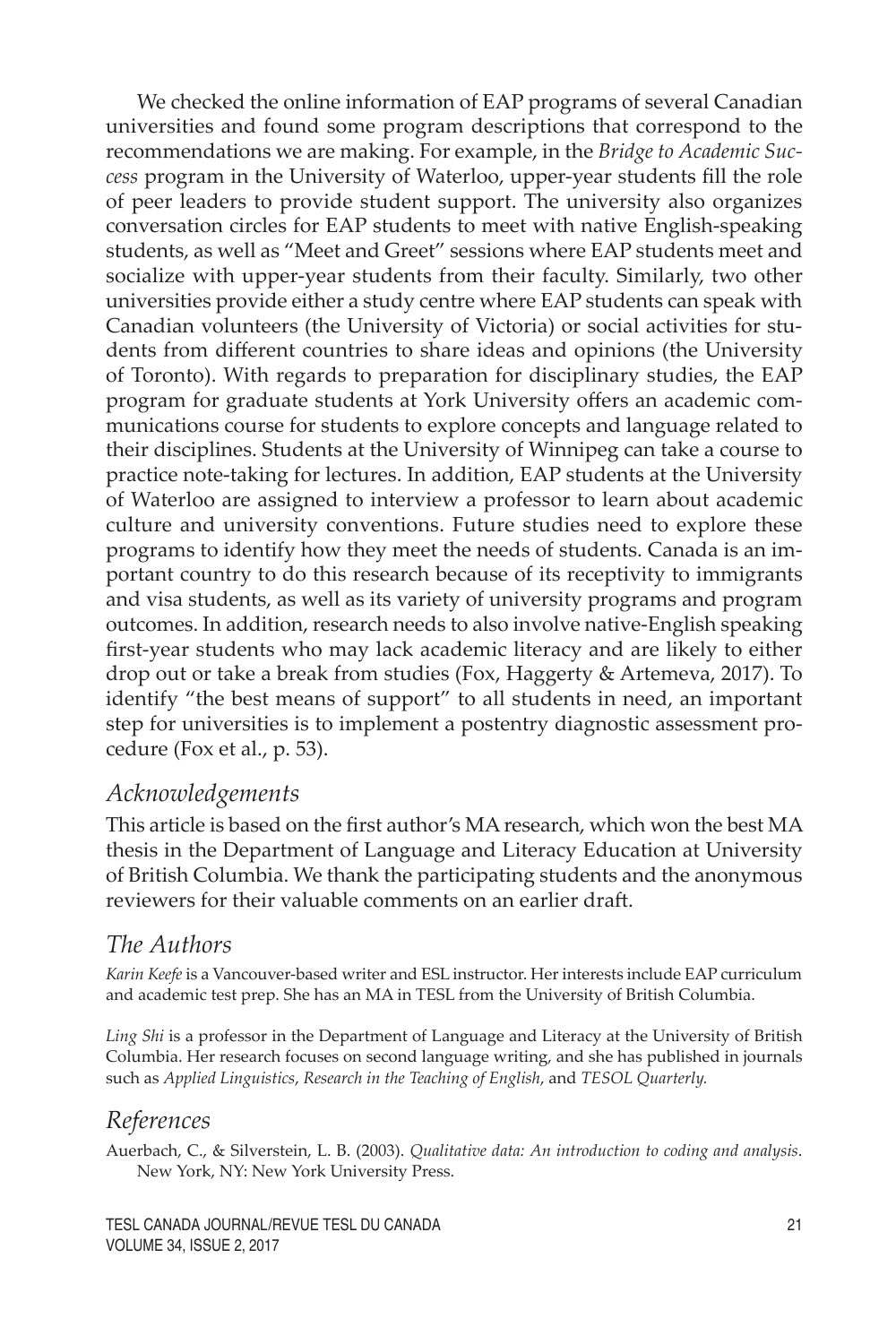- Baik, C., & Greig, J. (2009). Improving the academic outcomes of undergraduate ESL students: The case for discipline‐based academic skills programs. *Higher Education Research & Development*, *28*(4), 401–416. http://doi.org/10.1080/07294360903067005
- Cheng, L., & Fox, J. (2008). Towards a better understanding of academic acculturation: Second language students in Canadian universities. *Canadian Modern Language Review, 65*, 307–333. http://doi.org/10.3138/cmlr.65.2.307
- Counsell, J. (2011). How effectively and consistently do international postgraduate students apply the writing strategies they have been taught in a generic skills-based course to their subsequent discipline-based studies? *Journal of Academic Language and Learning, 5*(1), A1– A17. Retrieved from http://journal.aall.org.au/index.php/jall/article/view/80/100
- Dooey, P. (2010). Students' perspectives of an EAP pathway program. *Journal of English for Academic Purposes, 9*, 184–197. http://doi.org/10.1016/j.jeap.2010.02.013
- Duff, P. A. (2003). Intertextuality and hybrid discourses: The infusion of pop culture in educational discourse. *Linguistics and Education, 14*, 231–276. http://doi.org/10.1016/j.linged.2004.02.005
- Dyson, B. P. (2014). Are onshore pathway students prepared for effective university participation? A case study of an international postgraduate cohort. *Journal of Academic Language and Learning, 8*, A28–A42. Retrieved from http://journal.aall.org.au/index.php/jall/article/ view/294/196
- Evans, S., & Green, C. (2007). Why EAP is necessary: A survey of Hong Kong tertiary students. *Journal of English for Academic Purposes, 6*, 3–17. http://doi.org/10.1016/j.jeap.2006.11.005
- Flowerdew, J., & Miller, L. (1997). The teaching of academic listening comprehension and the question of authenticity. *English for Specific Purposes*, *16*(1), 27–46. http://doi.org/10.1016/ S0889-4906(96)00030-0
- Floyd, C. B. (2015). Closing the gap: International student pathways, academic performance and academic acculturation. *Journal of Academic Language and Learning, 9*(2), A1–A18. Retrieved from http://journal.aall.org.au/index.php/jall/article/view/336/220
- Fox, J., Cheng, L., & Zumbo, B. D. (2014). Do they make a difference? The impact of English language programs on second language students in Canadian universities. *TESOL Quarterly, 48*, 57–85. http://doi.org/10.1002/tesq.103
- Fox, J., Haggerty, J., & Artemeva, N. (2017). Mitigating risk: The impact of a diagnostic assessment procedure on the first-year experience in engineering. In J. Read (Ed.), *Post-admission language assessment of university students* (pp. 43–65). Cham, Switzerland: Springer International.
- Hyland, K. (2002). Specificity revisited: How far should we go now? *English for Specific Purposes*, *21*, 385–395. http://doi.org/10.1016/S0889-4906(01)00028-X
- Hyland, K. (2006). *English for academic purposes: An advanced resource book.* London, UK: Routledge.
- James, M. A. (2006). Transfer of learning from a university content‐based EAP course. *TESOL Quarterly*, *40*, 783–806. http://doi.org/10.2307/40264308
- Johns, A. M. (1997). *Text, role and context: Developing academic literacies*. Cambridge, UK: Cambridge University Press.
- Leki, I., & Carson, J. G. (1994). Students' perceptions of EAP writing instruction and writing needs across the disciplines. *TESOL Quarterly, 28*, 81–101. http://doi.org/10.2307/3587199
- Leki, I., & Carson, J. (1997). "Completely different worlds": EAP and the writing experiences of ESL students in university courses. *TESOL Quarterly, 31*, 39–69. http://doi.org/10.2307/3587974
- Myles, J., & Cheng, L. (2003). The social and cultural life of non-native English-speaking international graduate students at a Canadian university. *Journal of English for Academic Purposes*, *2*, 247–263. http://doi.org/10.1016/S1475-1585(03)00028-6
- Snow, M. A., & Brinton, D. M. (1988). Content-based language instruction: Investigating the effectiveness of the adjunct model. *TESOL Quarterly*, *22*, 553–574. http://doi.org/10.2307/3587256
- Song, B. (2006). Content-based ESL instruction: Long-term effects and outcomes. *English for Specific Purposes*, *25*, 420–437. http://doi.org/10.1016/j.esp.2005.09.002
- Spack, R. (2004). The acquisition of academic literacy in a second language: A longitudical case study, updated. In V. Zamel & R. Spack (Eds.), *Crossing the curriculum: Multilingual learners in college classrooms* (pp. 19–45). Hillsdale, NJ: Lawrence Erlbaum Associates.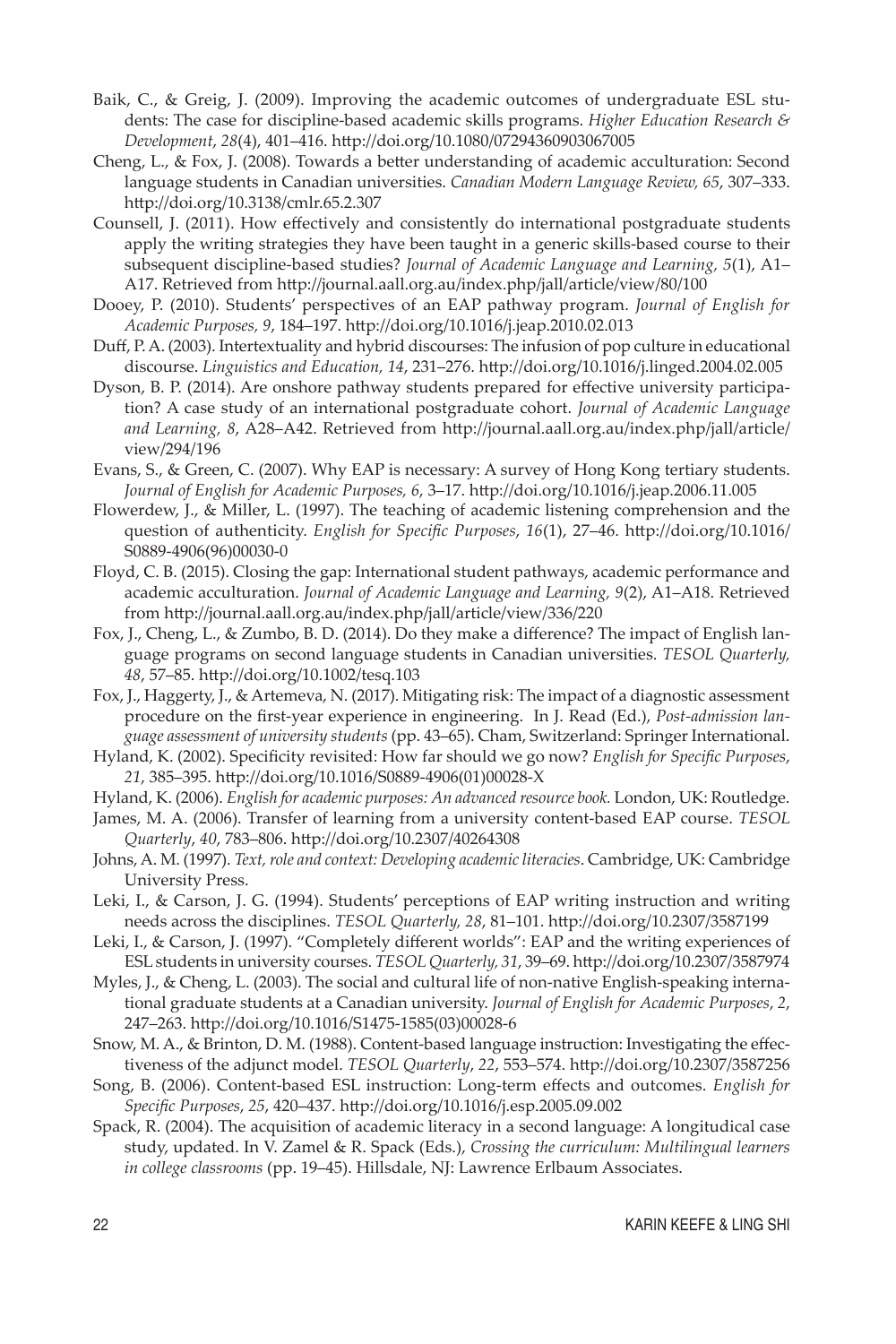- Storch, N., & Tapper, J. (2009). The impact of an EAP course on postgraduate writing. *Journal of English for Academic Purposes, 8*, 207–223. http://doi.org/10.1016/j.jeap.2009.03.001
- Talmy, S. (2010). Qualitative interviews in applied linguistics: From research instrument to social practice. *Annual Review of Applied Linguistics*, *30*, 128–148. http://doi.org/10.1017/ S0267190510000085
- Terraschke, A., & Wahid, R. (2011). The impact of EAP study on the academic experiences of international postgraduate students in Australia. *Journal of English for Academic Purposes, 10*, 173–182. http://doi.org/10.1016/j.jeap.2011.05.003
- Tweedie, M. G., & Kim, M. (2015). EAP curriculum alignment and social acculturation: Student perceptions. (TESL Canada Journal), 41–57. http://doi.org/http://dx.doi.org/10.18806/tesl. v33i1.1226
- Yin, R. K. (2013). *Case study research: Design and methods* (5th ed.). Los Angeles, CA: Sage.
- Zamel, V. (2004). Strangers in Academia: The experience of faculty and ESOL students across the curriculum. In V. Zamel & R. Spack (Eds.), *Crossing the curriculum: Multilingual learners in college classrooms* (pp. 3–17). Hillsdale, NJ: Lawrence Erlbaum Associates.
- Zappa‐Hollman, S., & Duff, P. A. (2015). Academic English socialization through individual networks of practice. *TESOL Quarterly*, *49*, 333–368. http://doi.org/10.1002/tesq.188

## **Appendix. Interview Guide**

- *A. Questions for the first interview at the start of the EAP program*
- 1. What is your first language? What other languages do you speak?
- 2. How old are you? How long have you been in Canada?
- 3. How many years have you studied English? What would you like to improve in your English?
- 4. What are you planning to study in Canada? Have you already studied at the university level?
- 5. What do you expect to learn during this EAP program?
- *B. Questions for the second interview at the end of the EAP program*
- 1. Did you think the EAP program was useful or not?
- 2. What problems have you had in your courses?
- 3. Have you had feedback from your teachers or classmates that has been helpful?
- 4. Did you work together with other students?
- 5. What suggestions do you have for improving the EAP program?
- *C. Questions for the third interview at midpoint of the first university term*
- 1. What challenges have you experienced, particularly at the beginning of term?
- 2. Have you noticed any connections between things you learned in your EAP course and your disciplinary courses?
- 3. What are the similarities/differences in the assignments?